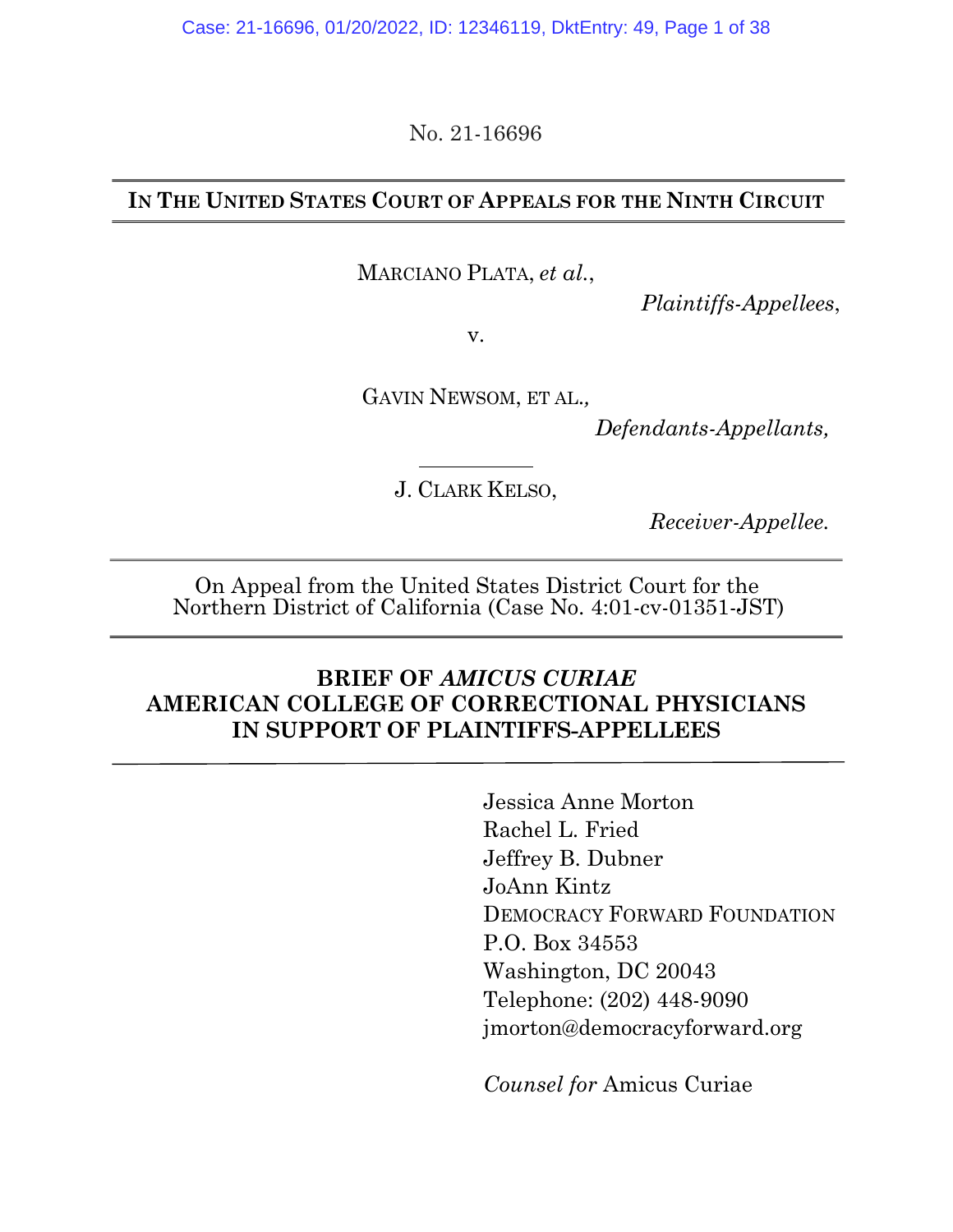# **TABLE OF CONTENTS**

| $\mathbf{I}$ .<br>COVID-19 Poses a Grave Danger to the Health of People Who Are                                                |  |
|--------------------------------------------------------------------------------------------------------------------------------|--|
| II.<br>Vaccines Provide a Safe and Effective Way to Help Reduce                                                                |  |
| The More Staff Who Get Vaccinated, The Safer Carceral Settings<br>Ш.                                                           |  |
| IV.<br>Widespread Vaccination Is the Most Effective Way to Protect<br>People Who Live and Work in Carceral Settings from<br>22 |  |
|                                                                                                                                |  |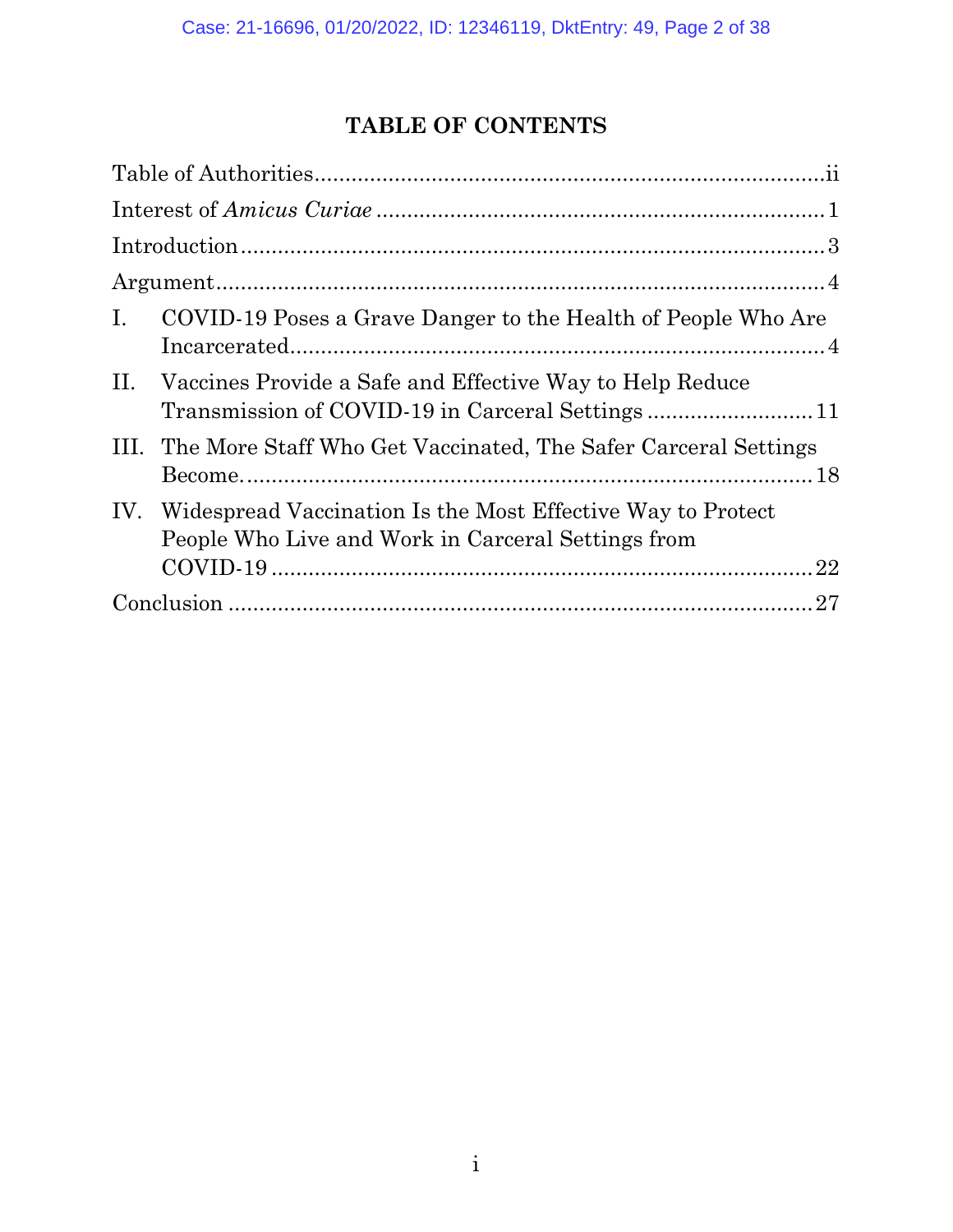# **TABLE OF AUTHORITIES**

| Case<br>Page(s)                                                                                                                                                                                                                                                                                                 |    |
|-----------------------------------------------------------------------------------------------------------------------------------------------------------------------------------------------------------------------------------------------------------------------------------------------------------------|----|
|                                                                                                                                                                                                                                                                                                                 |    |
| <b>Other Authorities</b>                                                                                                                                                                                                                                                                                        |    |
| ACCP, Restricted Housing of Mentally Ill Inmates,                                                                                                                                                                                                                                                               |    |
| American Medical Ass'n, AMA, AHA, ANA urge vaccinations<br>as U.S. reaches 750,000 COVID-19 deaths (Nov. 4, 2021),                                                                                                                                                                                              |    |
| Rajaie Batniji, <i>Historical Evidence to Inform COVID-19</i><br><i>Vaccine Mandates, 397 Lancet 791 (Feb. 27, 2021),</i>                                                                                                                                                                                       | 20 |
| Joseph A. Bick, <i>Infection Control in Jails and Prisons</i> , 45<br>Clinical Infectious Diseases 1047 (2007),                                                                                                                                                                                                 |    |
| Catherine H. Bozio et al., <i>Laboratory-Confirmed COVID-19</i><br>Among Adults Hospitalized with COVID-19-Like Illness<br>with Infection-Induced or mRNA Vaccine-Induced SARS-<br>$CoV-2\,Im\,matrix \rightarrow Nine\,States,\,January-September$<br>2021, 70 Morbidity & Mortality Weekly Rep. 1539 (Nov. 5, | 23 |
| California ALL, Tracking COVID-19 in California (last                                                                                                                                                                                                                                                           |    |
| Cal. Dep't of Corrections & Rehabilitation, <i>Pandemic</i><br><i>Response at DJJ</i> , https://bit.ly/3AfaAKb (last visited Jan.                                                                                                                                                                               |    |
| Cal. Dep't of Corrections & Rehabilitation, <i>Population</i><br>COVID-19 Tracking (last updated Jan. 20, 2022),                                                                                                                                                                                                |    |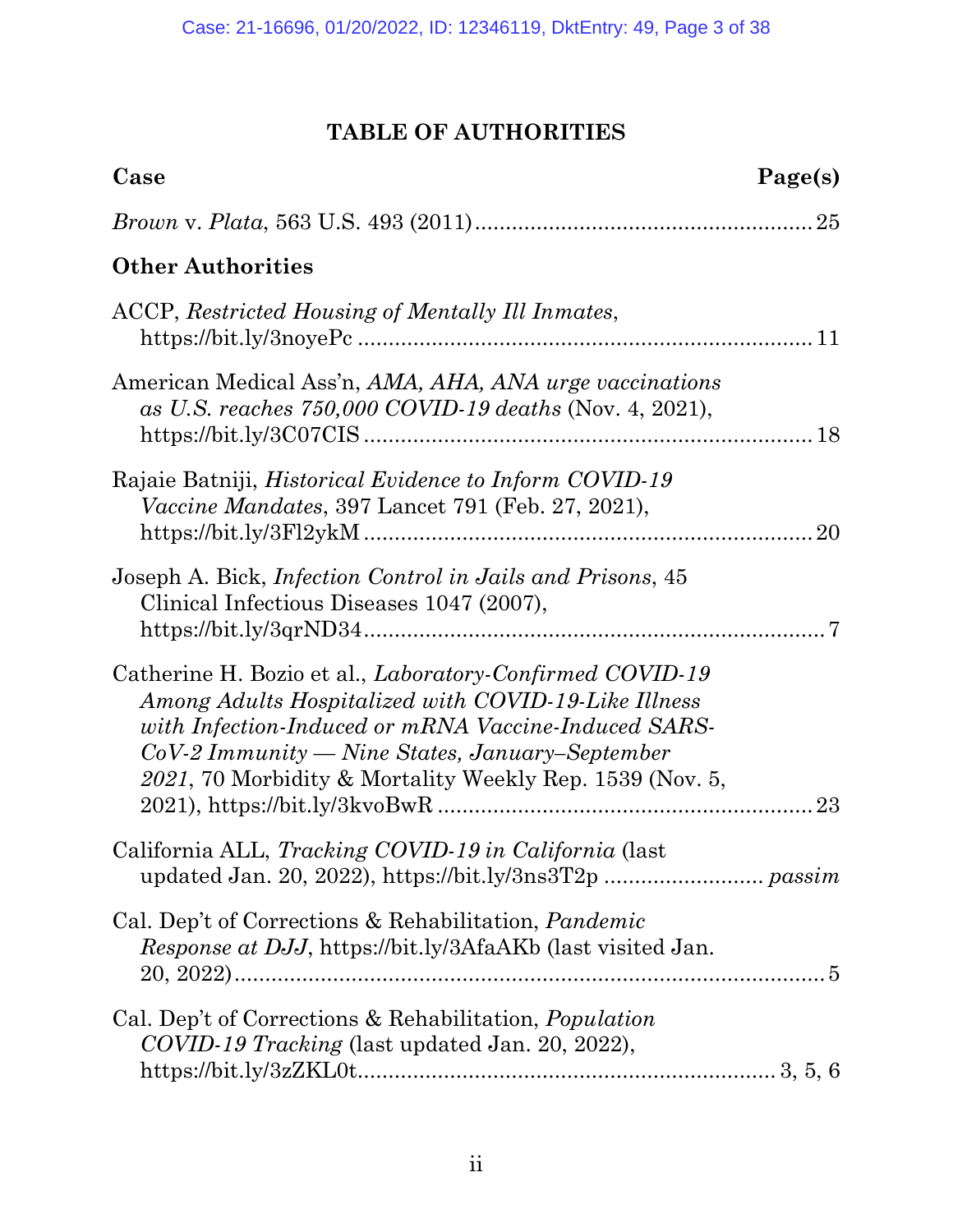| Cal. Dep't of Public Health, State Public Health Officer<br>Order of December 22, 2021 (Dec. 22, 2021),                                                                   |
|---------------------------------------------------------------------------------------------------------------------------------------------------------------------------|
| Alyson M. Cavanaugh et al., Reduced Risk of Reinfection<br>with SARS-CoV-2 After COVID-19 Vaccination $-$<br><i>Kentucky, May–June 2021, 70 Morbidity &amp; Mortality</i> |
| CDC, Benefits of Getting a COVID-19 Vaccine (last updated                                                                                                                 |
| CDC, CDC Endorses ACIP's Updated COVID-19 Vaccine                                                                                                                         |
| CDC, COVID Data Tracker, https://bit.ly/3Du7Glz (last                                                                                                                     |
| CDC, COVID Data Tracker: Variant Proportions (last visited                                                                                                                |
| CDC, COVID Data Tracker Weekly Review, Centers for<br>Disease Control and Prevention (Jan. 14, 2022),                                                                     |
| CDC, Delta Variant: What We Know About the Science (Aug.                                                                                                                  |
| CDC, Disease Burden of Flu (Oct. 4, 2021),                                                                                                                                |
| CDC, Interim Clinical Considerations for Use of COVID-19<br>Vaccines Currently Approved or Authorized in the United                                                       |
| CDC, Measles Cases and Outbreaks (updated Jan. 3, 2022),<br>$https://bit.ly/3ffkJ0021$                                                                                    |
| CDC, Omicron Variant: What You Need to Know (last                                                                                                                         |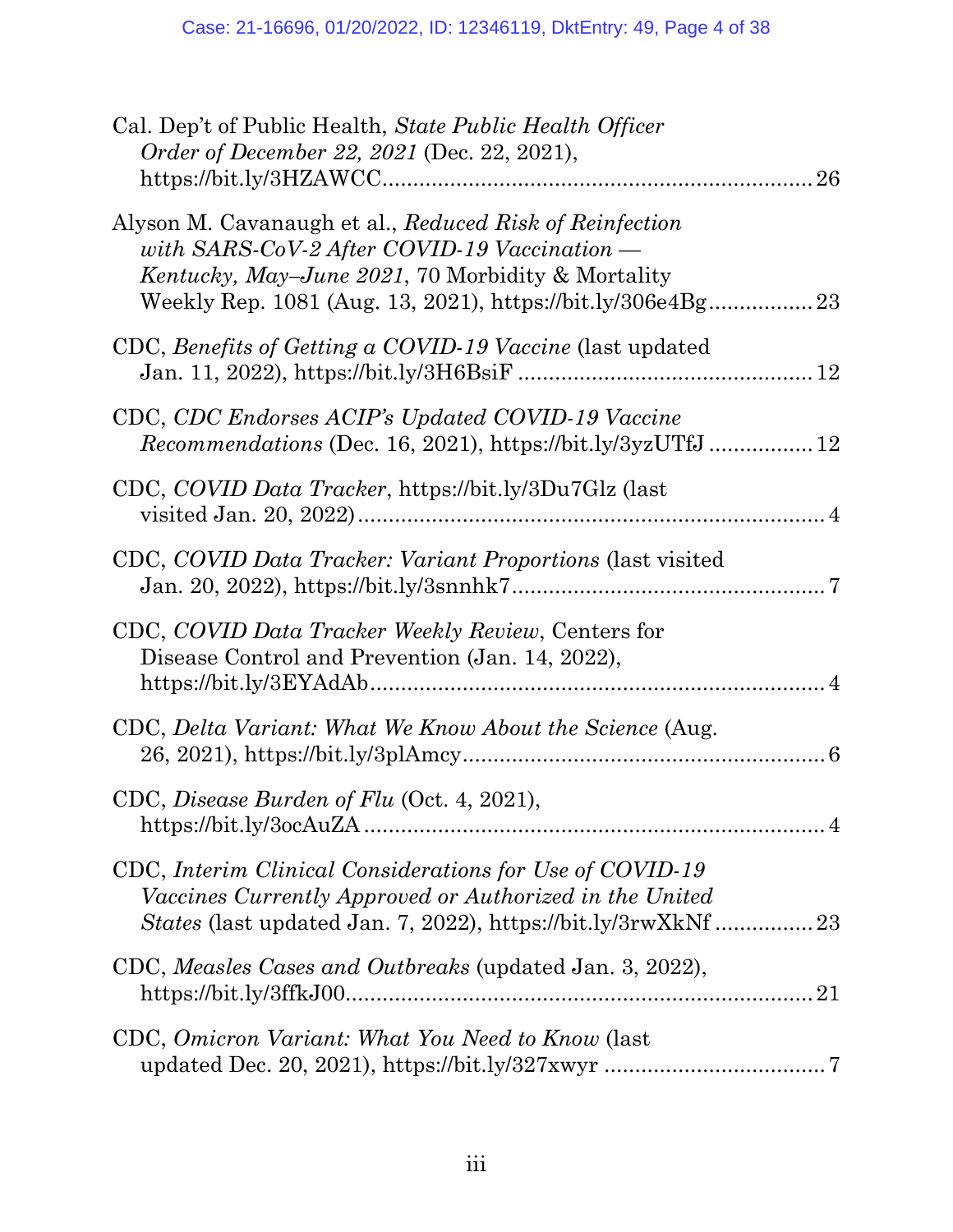| CDC, Rates of laboratory-confirmed COVID-19<br><i>hospitalizations by vaccination status, (last updated Jan.</i>                                                                                                       |  |
|------------------------------------------------------------------------------------------------------------------------------------------------------------------------------------------------------------------------|--|
| CDC, Science Brief: Community Use of Masks to Control the<br>Spread of SARS-CoV-2 (last updated Dec. 6, 2021),                                                                                                         |  |
| CDC, Vaccination to Prevent COVID-19 Outbreaks with<br>Current and Emergent Variants — United States, 2021<br>$(July 27, 2021), https://bit.ly/30Feakp1010"$                                                           |  |
| CDC, Vaccine Effectiveness: How Well Do Flu Vaccines<br>$Work?$ (last visited Jan. 20, 2022), https://bit.ly/3HifLMP  13                                                                                               |  |
| Po Ying Chia et al., Virological and serological kinetics of<br>SARS-CoV-2 Delta variant vaccine breakthrough<br><i>infections: a multicentre cohort study</i> , Clinical<br>Microbiology & Infection (Nov. 22, 2021), |  |
| Shirley Collie et al., <i>Effectiveness of BNT162b2 Vaccine</i><br>against Omicron Variant in South Africa, New Eng. J.<br>Med., Correspondence (Dec. 29, 2021),                                                       |  |
| Carlos del Rio et al., Confronting the Delta Variant of SARS-<br>CoV-2, Summer 2021, 326 JAMA 1001 (Aug. 18, 2021),                                                                                                    |  |
| FDA, COVID-19 vaccine safety surveillance (Dec. 7, 2021),                                                                                                                                                              |  |
| Destin Groff et al., Short-term and Long-term Rates of<br>Postacute Sequelae of SARS-CoV-2 Infection: A Systematic<br>Review, 4 JAMA Network Open e2128568 (Oct. 13, 2021),                                            |  |
| Natalie Hanson, San Quentin, state prisons locked down<br>amid COVID outbreak, Marin Indep. J. (last updated Jan.                                                                                                      |  |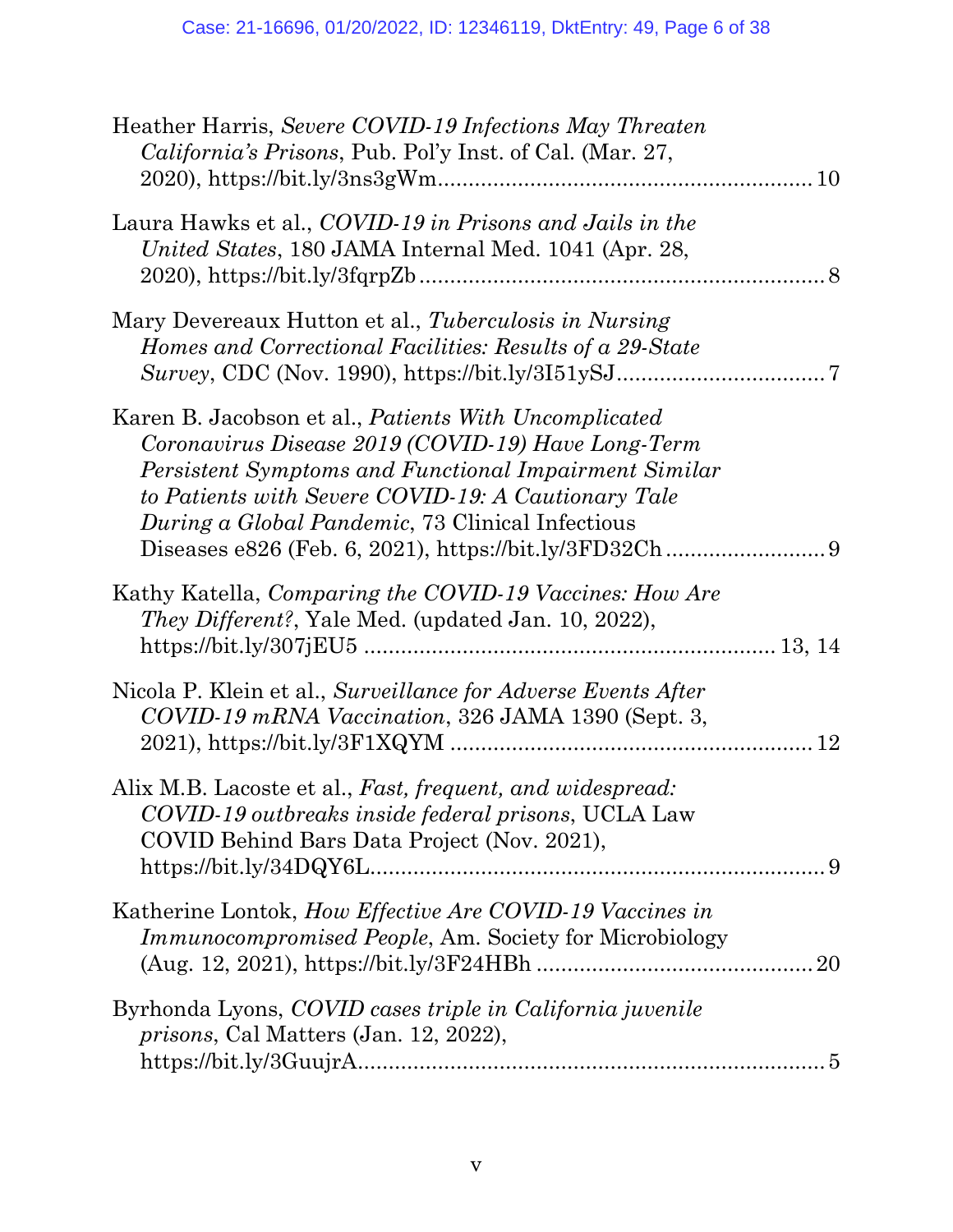| Kevin M. Malone & Alan R. Hinman, Vaccination Mandates:<br>The Public Health Imperative and Individual Rights, in<br>Law in Public Health Practice 262 (1st ed., 2003),<br>21                                                                                                                                                                                                                              |
|------------------------------------------------------------------------------------------------------------------------------------------------------------------------------------------------------------------------------------------------------------------------------------------------------------------------------------------------------------------------------------------------------------|
| Apoorva Mandavilli, C.D.C. Internal Report Calls Delta<br><i>Variant as Contagious as Chickenpox, N.Y. Times (July</i>                                                                                                                                                                                                                                                                                     |
| Brian E. McGarry et al., <i>Nursing Home Staff Vaccination</i><br>and Covid-19 Outcomes, New Eng. J. Med.,                                                                                                                                                                                                                                                                                                 |
| Allison L. Naleway et al., <i>Incidence of SARS-CoV-2 Infection</i> ,<br><i>Emergency Department Visits, and Hospitalizations</i><br><i>Because of COVID-19 Among Persons Aged <math>\geq</math>12 Years, by</i><br>COVID-19 Vaccination Status — Oregon and Washington,<br><i>July 4–September 25, 2021, 70 Morbidity &amp; Mortality</i><br>Weekly Rpt. 1608 (Nov. 19, 2021), https://bit.ly/3F05RwX  16 |
| Tahmina Nasserie et al., Assessment of the Frequency and<br>Variety of Persistent Symptoms Among Patients With<br>COVID-19: A Systematic Review, JAMA Network Open                                                                                                                                                                                                                                         |
| Office of Gov. Gavin Newsom, California Becomes First State<br>in Nation to Announce COVID-19 Vaccine Requirements                                                                                                                                                                                                                                                                                         |
| Sara Oliver, Updates to the Evidence to Recommendation<br>Framework: Pfizer-BioNTech Vaccine Booster Doses in 12-                                                                                                                                                                                                                                                                                          |
| Manisha Patel, et al., National Update on Measles Cases and<br>Outbreaks—United States, January 1–October 1, 2019, 68<br>Morbidity & Mortality Wkly. Rep. 893 (Oct. 11, 2019),<br>21                                                                                                                                                                                                                       |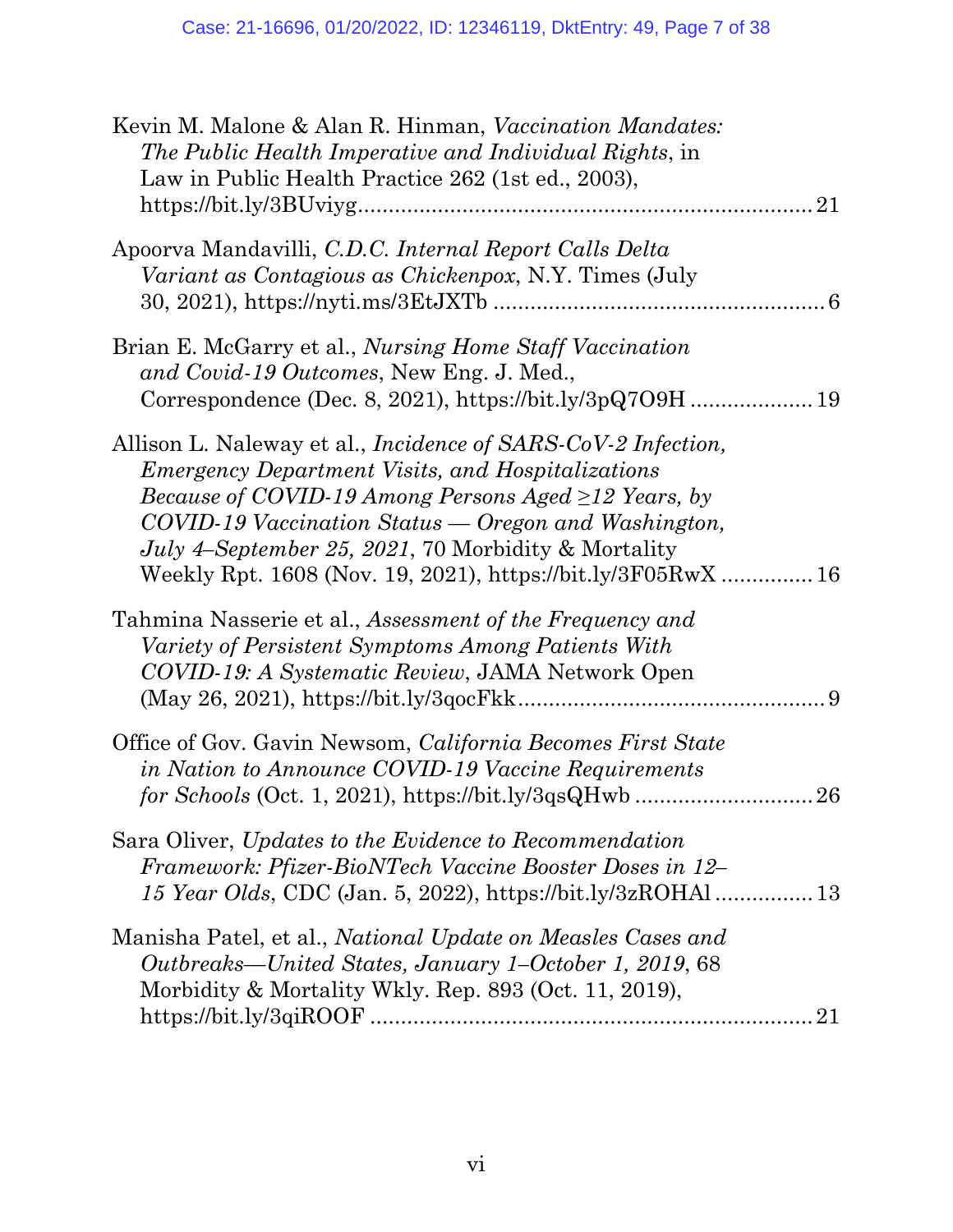| Philip D. Sloane, Cruise Ships, Nursing Homes, and Prisons<br>as COVID-19 Epicenters: A 'Wicked Problem' With<br><i>Breakthrough Solutions?, 21 J. Am. Med. Dirs. Ass'n 958</i>                                                        |
|----------------------------------------------------------------------------------------------------------------------------------------------------------------------------------------------------------------------------------------|
| Stephen Stock et al., San Quentin Prison Faces New COVID<br>Outbreak, Sparking Fears of 2020 All Over Again, NBC<br>Bay Area (last updated Jan. 14, 2022),                                                                             |
| Maxime Taquet et al., 6-month neurological<br>and psychiatric outcomes in 236379 survivors of COVID-<br>19: a retrospective cohort study using electronic health<br>records, 8 The Lancet Psychiatry 416 (Apr. 6, 2021),               |
| Sara Y. Tartof et al., Effectiveness of mRNA BNT162b2<br>COVID-19 Vaccine Up to 6 Months in a Large Integrated<br>Health System in the USA: A Retrospective Cohort Study,<br>398 Lancet 1407 (Oct. 4, 2021), https://bit.ly/3ouPvqS 14 |
| U.S. Census Bureau, QuickFacts: California,                                                                                                                                                                                            |
| Elizabeth M. Viglianti et al., Mass Incarceration and<br><i>Pulmonary Health: Guidance for Clinicians, 15 Annals</i><br>Am. Thoracic Soc'y 409 (Jan, 30, 2018),<br>10                                                                  |
| Lucy Wainwright & Donna Gipson, The Impact of Lockdown<br>to Mental Health: A Summary of Patient Views, EP:IC,                                                                                                                         |
| Danielle Wallace et al., Is There a Temporal Relationship<br>Between COVID-19 Infections among Prison Staff,<br>Incarcerated Persons and the Larger Community in the<br>United States?, 18 Int'l J. Env't. Rsch. Pub. Health 6873      |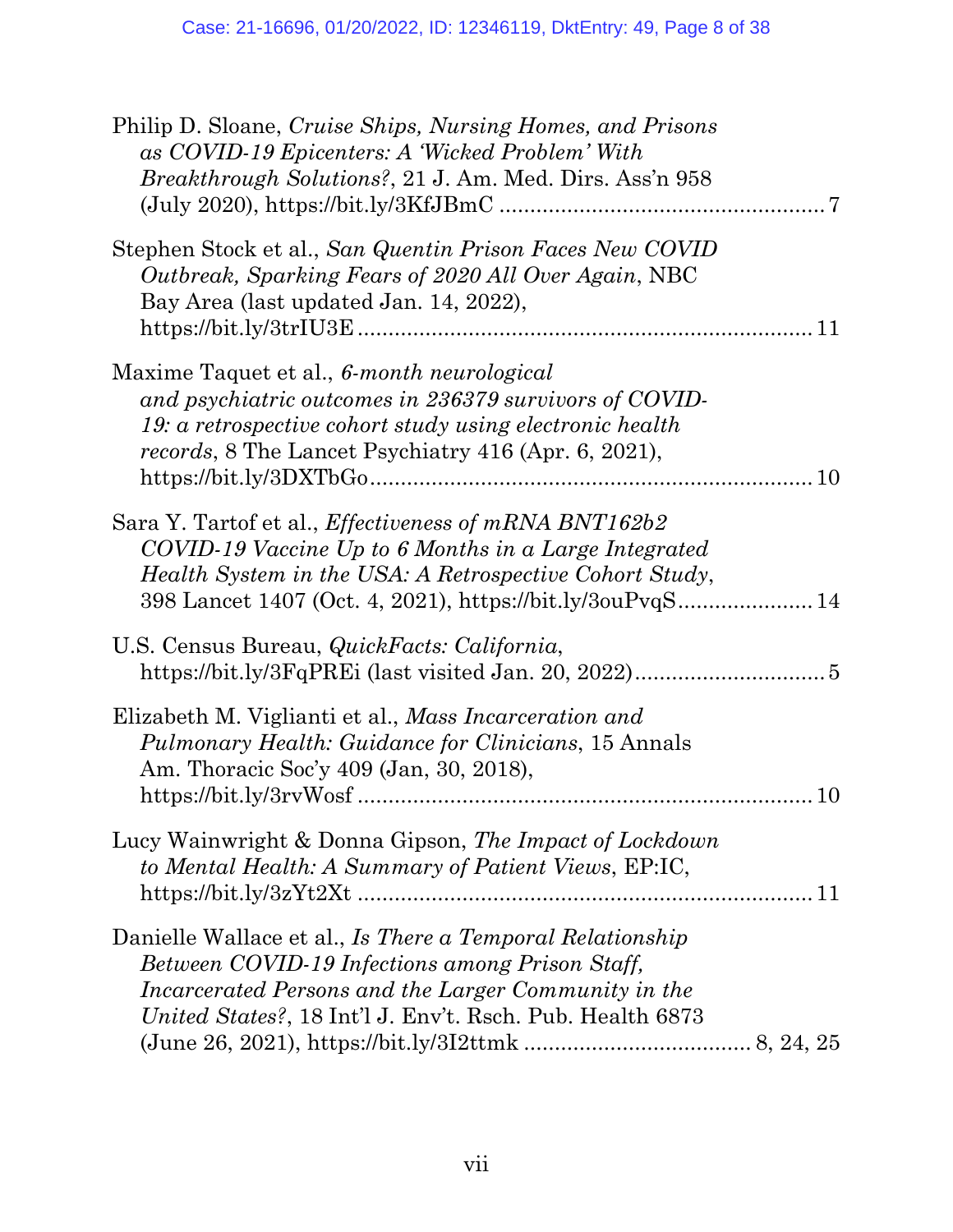| Richard Winton, More than 3,800 California prison staffers<br>have coronavirus amid massive surge this month, L.A. |  |
|--------------------------------------------------------------------------------------------------------------------|--|
|                                                                                                                    |  |
| Stanley Xu et al., COVID-19 Vaccination and Non-COVID-                                                             |  |
| 19 Mortality Risk — Seven Integrated Health Care                                                                   |  |
| <i>Organizations, United States, December 14, 2020–July 31,</i>                                                    |  |
| 2021, 70 Morbidity & Mortality Weekly Rep. 1520 (Oct.                                                              |  |
|                                                                                                                    |  |
| Carl Zimmer & Sheryl Stolberg, New Studies Raise Hopes                                                             |  |
| <i>That Vaccines Prevent Severe Disease From Omicron, N.Y.</i>                                                     |  |
|                                                                                                                    |  |
|                                                                                                                    |  |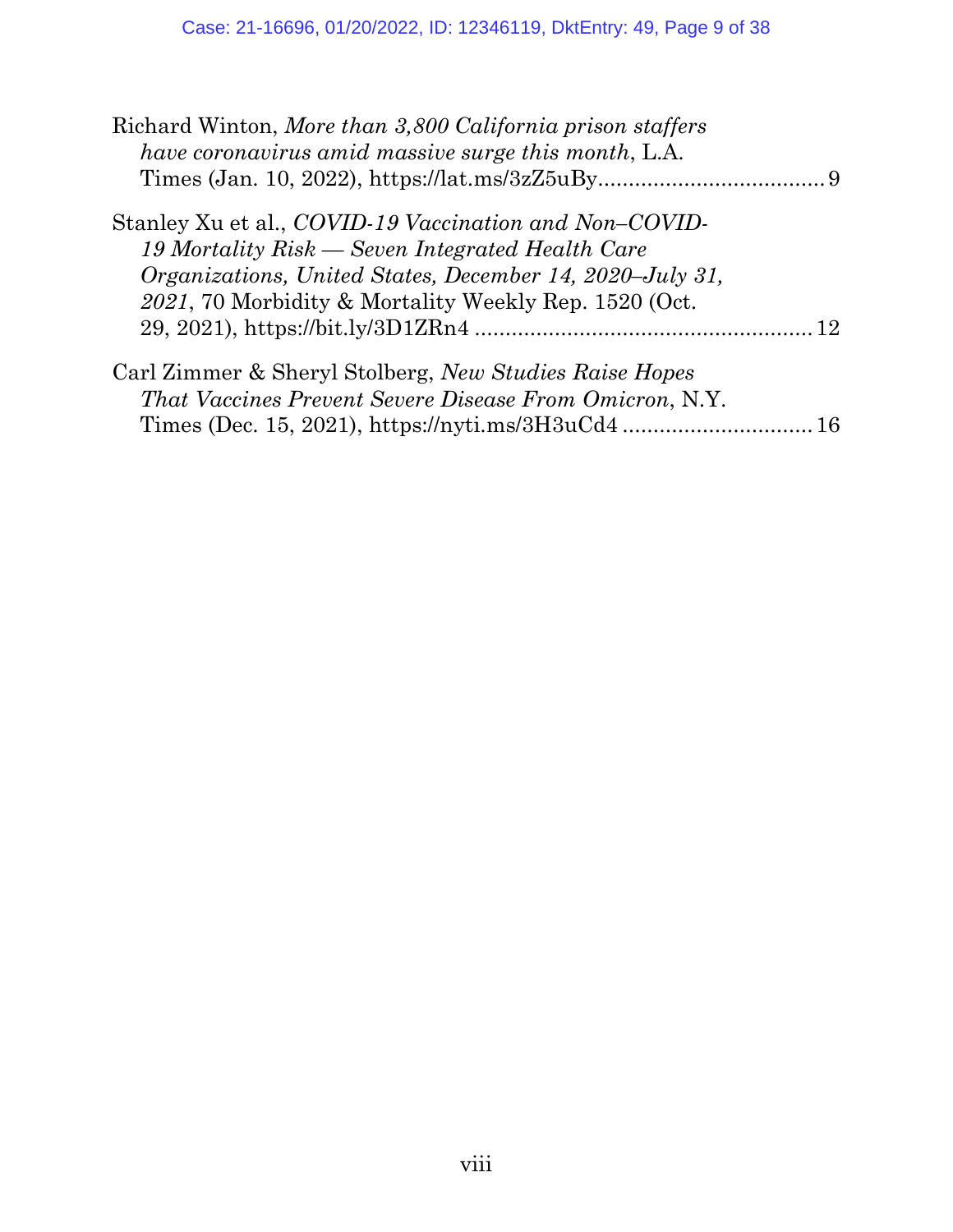#### **INTEREST OF** *AMICUS CURIAE***<sup>1</sup>**

The American College of Correctional Physicians, formerly known as The Society of Correctional Physicians, was founded in 1993. Its purpose is to support the interests of the providers who care for those incarcerated in correctional facilities of all types. This includes jails, juvenile facilities, and state and federal prisons. ACCP's members have dedicated their medical careers to ensuring those incarcerated receive the quality of medical, mental, and dental care mandated by the United States Constitution. ACCP members are united through the goal of improving public health by examining issues specific to the incarcerated and identifying solutions for medical professionals. ACCP meets those goals through education, advocacy, networking, and avenues of communication. ACCP therefore has a strong interest in promoting public health and reducing the spread of COVID-19, particularly in

<sup>1</sup> *Amicus* certifies that no party's counsel authored this brief in whole or in part, no party or party's counsel contributed money intended to fund this brief, and no person other than *Amicus*, its members, and its counsel contributed money intended to fund this brief. Pursuant to Federal Rule of Appellate Procedure 29(a)(2), all parties have consented or stated that they have no objection to the filing of this brief.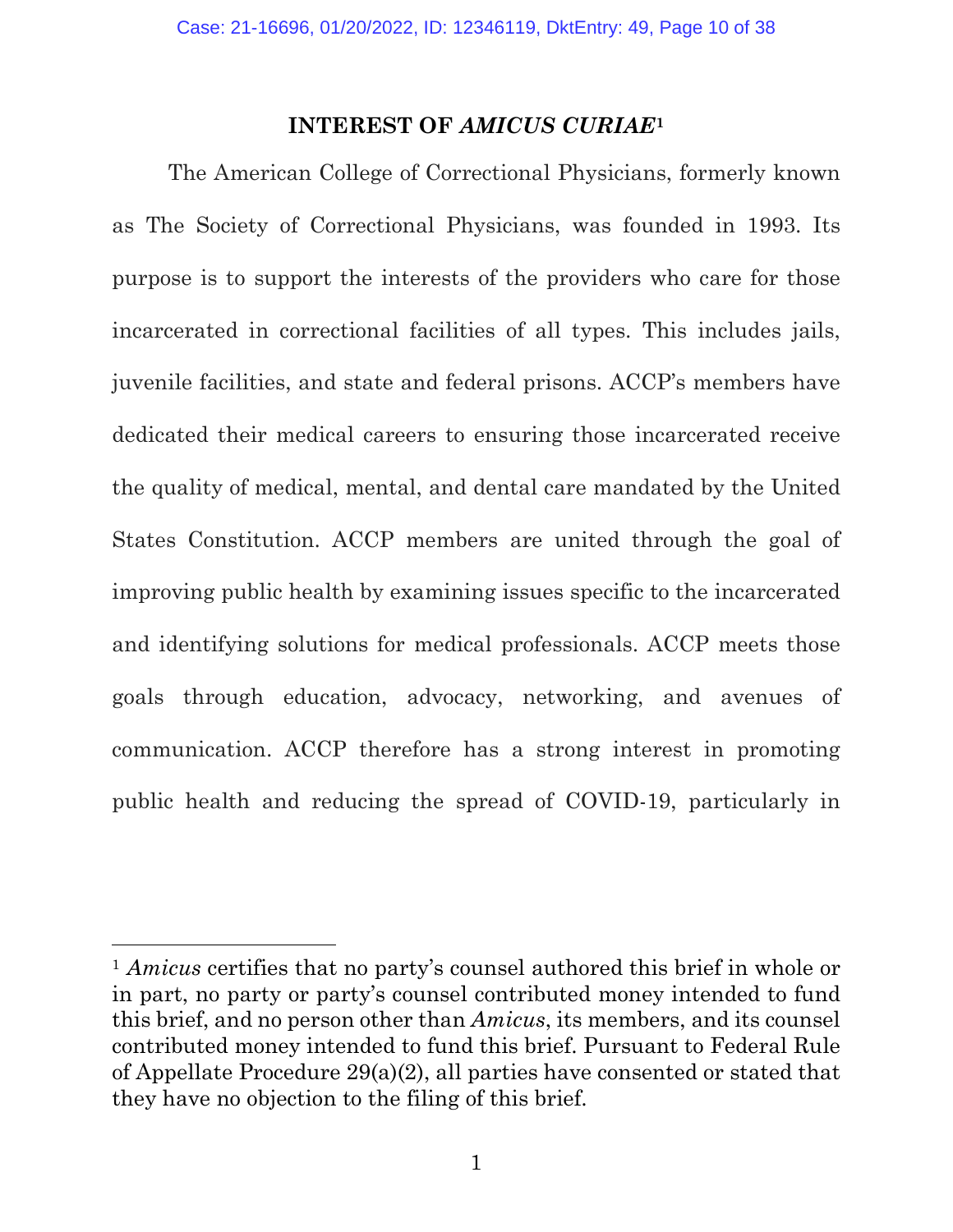correctional facilities, where surges in COVID-19 infection affect both ACCP members and their patients.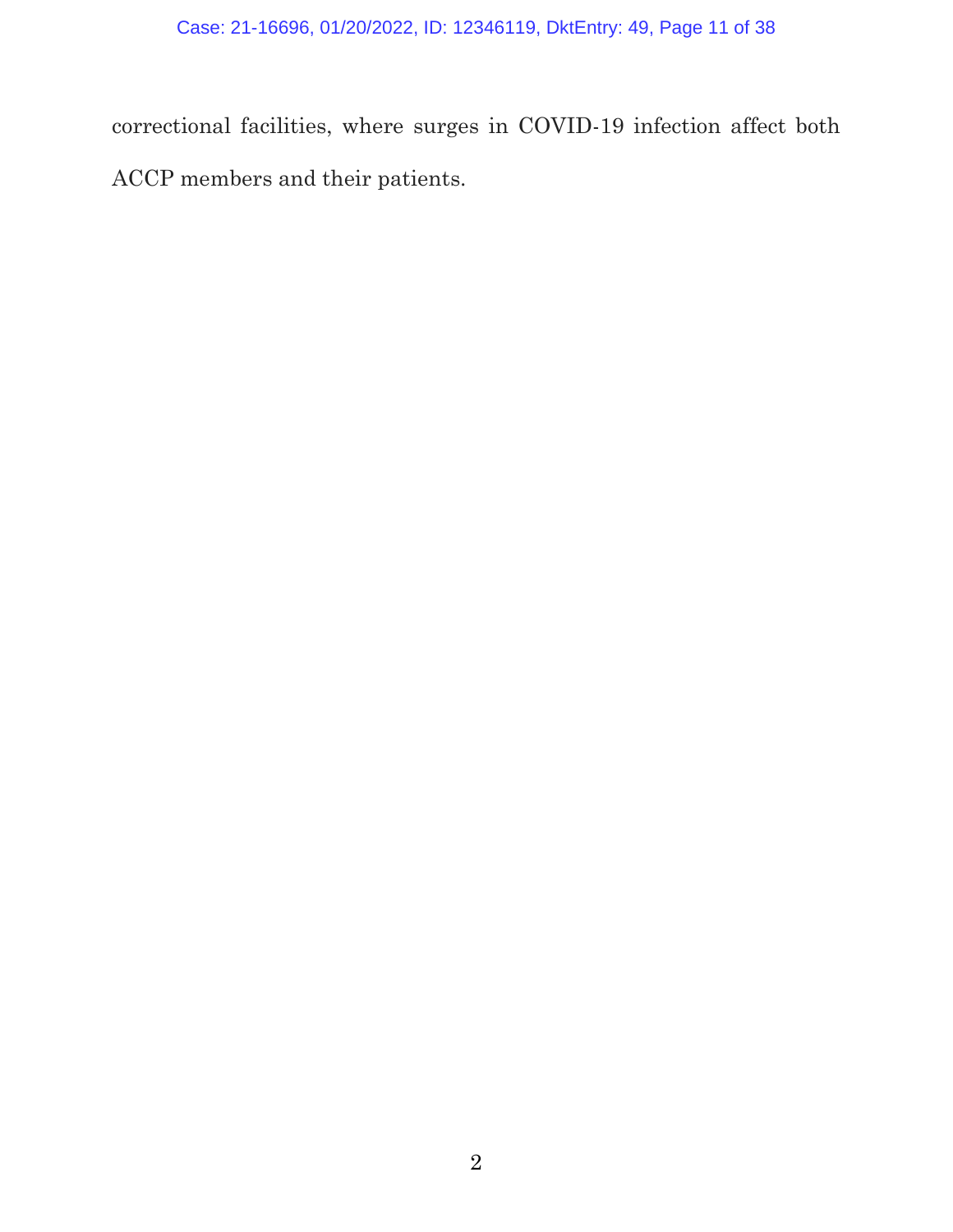#### **INTRODUCTION**

The United States is in an unprecedented and ongoing public health crisis as it battles COVID-19—a battle that can be won only with widespread vaccination. SARS-CoV-2, the causative agent of COVID-19, has wreaked havoc in communities across the country, taxed hospitals to the point of rationing care, upended the lives of countless families, and killed over 853,000 Americans, including more than 77,000 Californians. As of this filing, California alone is currently averaging more than 108,000 new cases each day.<sup>2</sup>

The dangers and upheaval caused by COVID-19 are particularly acute in correctional facilities: as of January 20, there are nearly 5,500 active cases among people incarcerated in California's correctional facilities, and nearly 250 people have died.<sup>3</sup> ACCP's extensive review of the medical literature demonstrates that COVID-19 vaccines authorized or approved by the U.S. Food and Drug Administration are safe and effective, and that the widespread use of those vaccines is the best way

3

<sup>2</sup> *See Tracking COVID-19 in California*, California ALL (last updated Jan. 20, 2022), https://bit.ly/3ns3T2p.

<sup>3</sup> *Population COVID-19 Tracking*, Cal. Dep't of Corrections & Rehabilitation (last updated Jan. 20, 2022), https://bit.ly/3zZKL0t.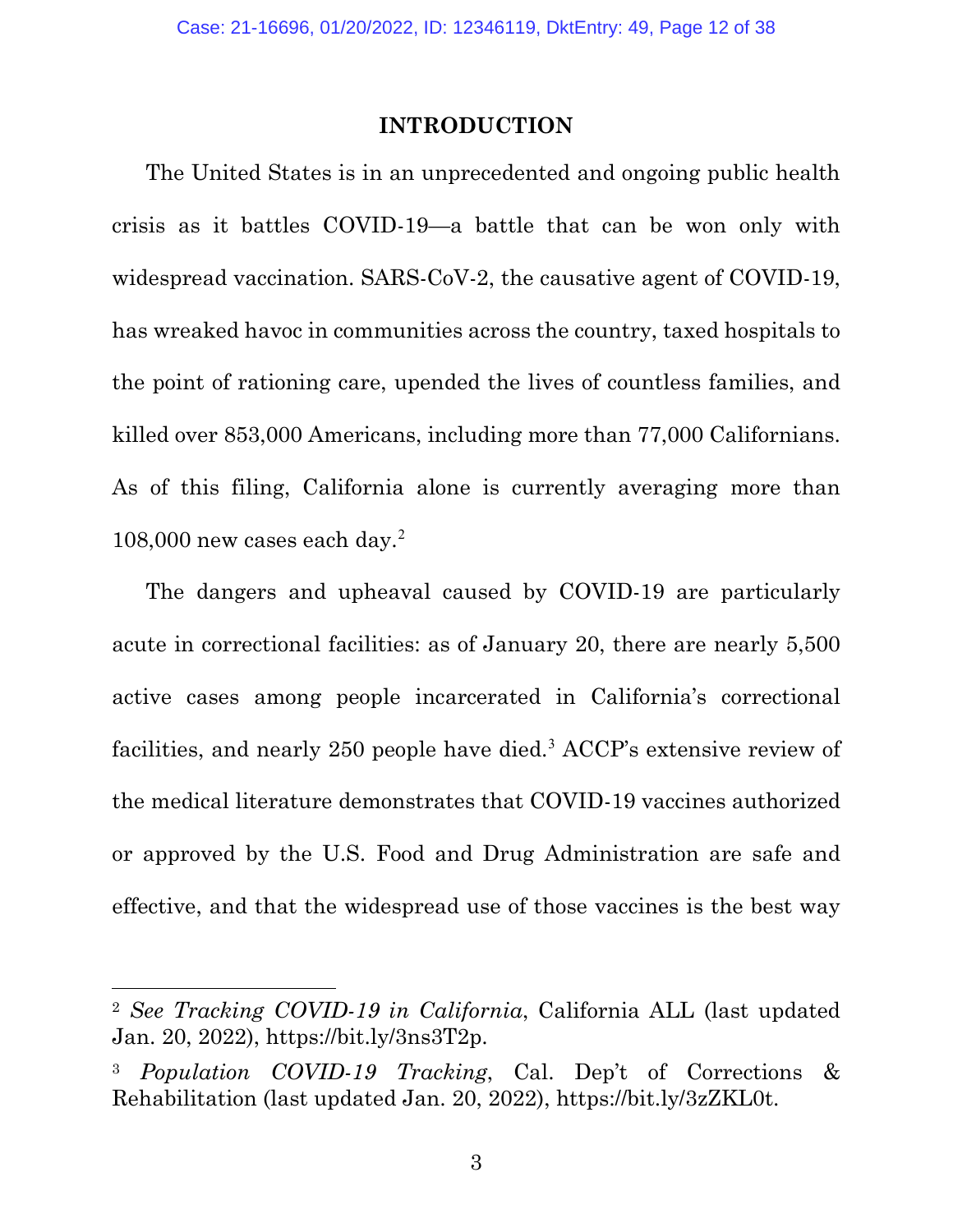to keep COVID-19 from spreading within carceral settings. This Court should therefore defer to the fact-finding below and affirm the district court's well-reasoned opinion requiring vaccination among workers with access to California's correctional facilities.

#### **ARGUMENT**

# **I. COVID-19 Poses a Grave Danger to the Health of People Who Are Incarcerated.**

COVID-19 presents a severe risk to public health. Although most people infected with the virus will experience mild to moderate symptoms, individuals with COVID-19 can become seriously ill or die at any age. As of January 20, 2022, there have been more than sixty-seven million confirmed cases of COVID-19 in the United States,<sup>4</sup> leading to more than  $3,919,000$  hospitalizations<sup>5</sup> and more than  $853,000$  deaths more than twenty-three times the number of people in the United States who die from influenza in the average year.<sup>6</sup>

<sup>4</sup> *COVID Data Tracker*, CDC, https://bit.ly/3Du7Glz (last visited Jan. 20, 2022).

<sup>5</sup> *COVID Data Tracker Weekly Review*, CDC (Jan. 14, 2022), https://bit.ly/3EYAdAb.

<sup>6</sup> *See Disease Burden of Flu*, CDC (Oct. 4, 2021), https://bit.ly/3ocAuZA.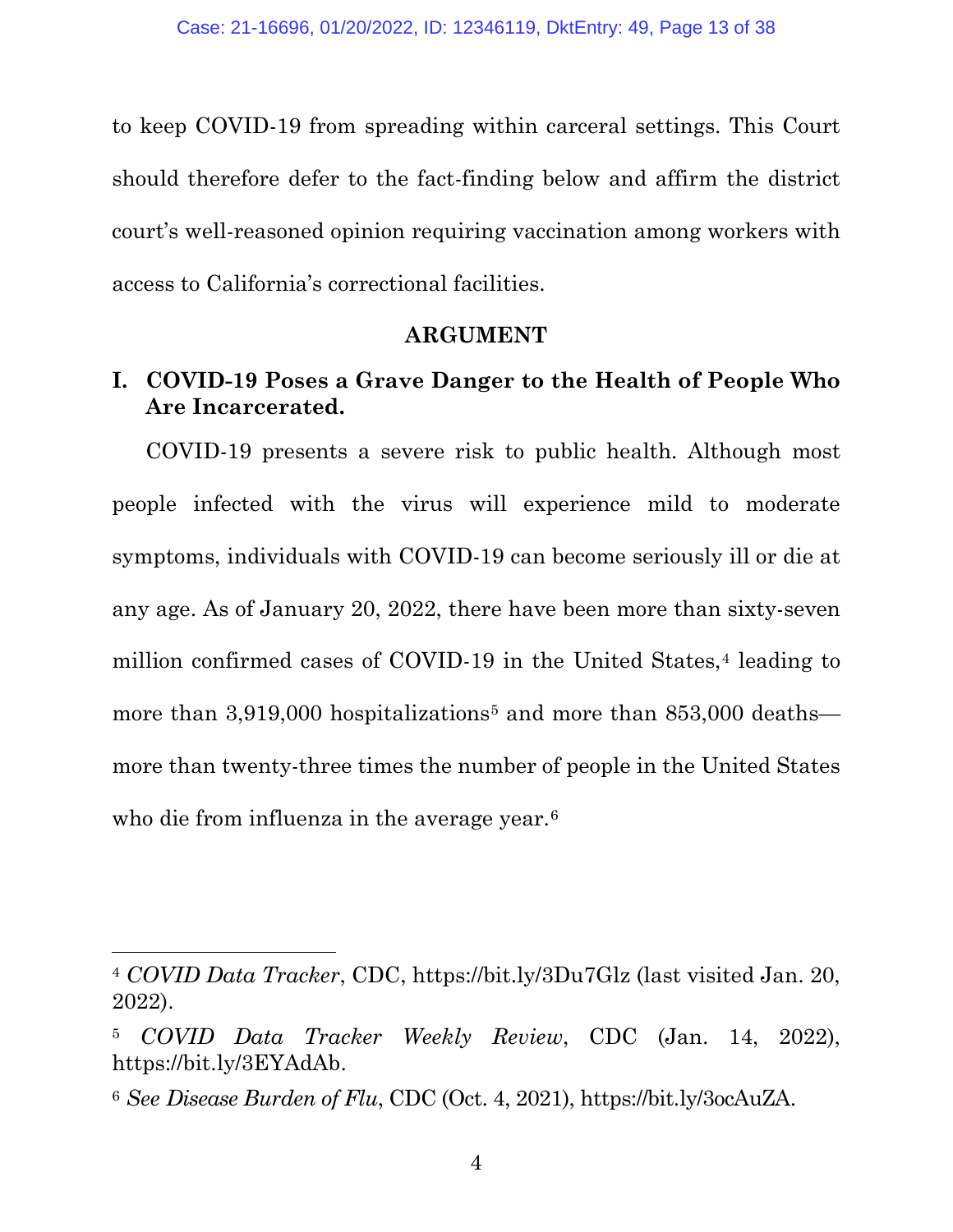Californians account for more than six million of those COVID-19 cases, and over 77,000 Californians have died from COVID-19. <sup>7</sup> And incarcerated Californians account for more than 59,000 cases; nearly 250 incarcerated Californians have died.<sup>8</sup> To put these numbers in perspective, approximately 18% of Californians overall have contracted COVID-19 over the course of the pandemic, <sup>9</sup> while the number of incarcerated Californians who have contracted COVID-19 is more than 60% of the current incarcerated population. <sup>10</sup> The proportion of incarcerated youth who have COVID-19 *on the date of this filing* (approximately 20%) is higher than the proportion of Californians who have had it at any point since the beginning of the pandemic.<sup>11</sup> Put

<sup>7</sup> *See Tracking COVID-19 in California*, *supra* note 2.

<sup>8</sup> *Population COVID-19 Tracking*, *supra* note 3.

<sup>9</sup> *Compare Tracking COVID-19 in California*, *supra* note 2 (listing 6,997,710 cases in California), *with QuickFacts: California*, U.S. Census Bureau, https://bit.ly/3FqPREi (last visited Jan. 20, 2022) (listing California population as 39,237,836).

<sup>10</sup> *Compare Population COVID-19 Tracking*, *supra* note 3 (listing 59,815 CDCR patients), *with id.* at CDCR Vaccination Tracker tab (listing total CDCR patient population as 98,651).

<sup>11</sup> *Compare Pandemic Response at DJJ*, Cal. Dep't of Corrections & Rehabilitation, https://bit.ly/3AfaAKb (last visited Jan. 20, 2022) (reporting that as of January 19, 2022, there are 134 active cases among youth in the Department of Juvenile Justice), *with* Byrhonda Lyons, *COVID cases triple in California juvenile prisons*, Cal Matters (Jan. 12,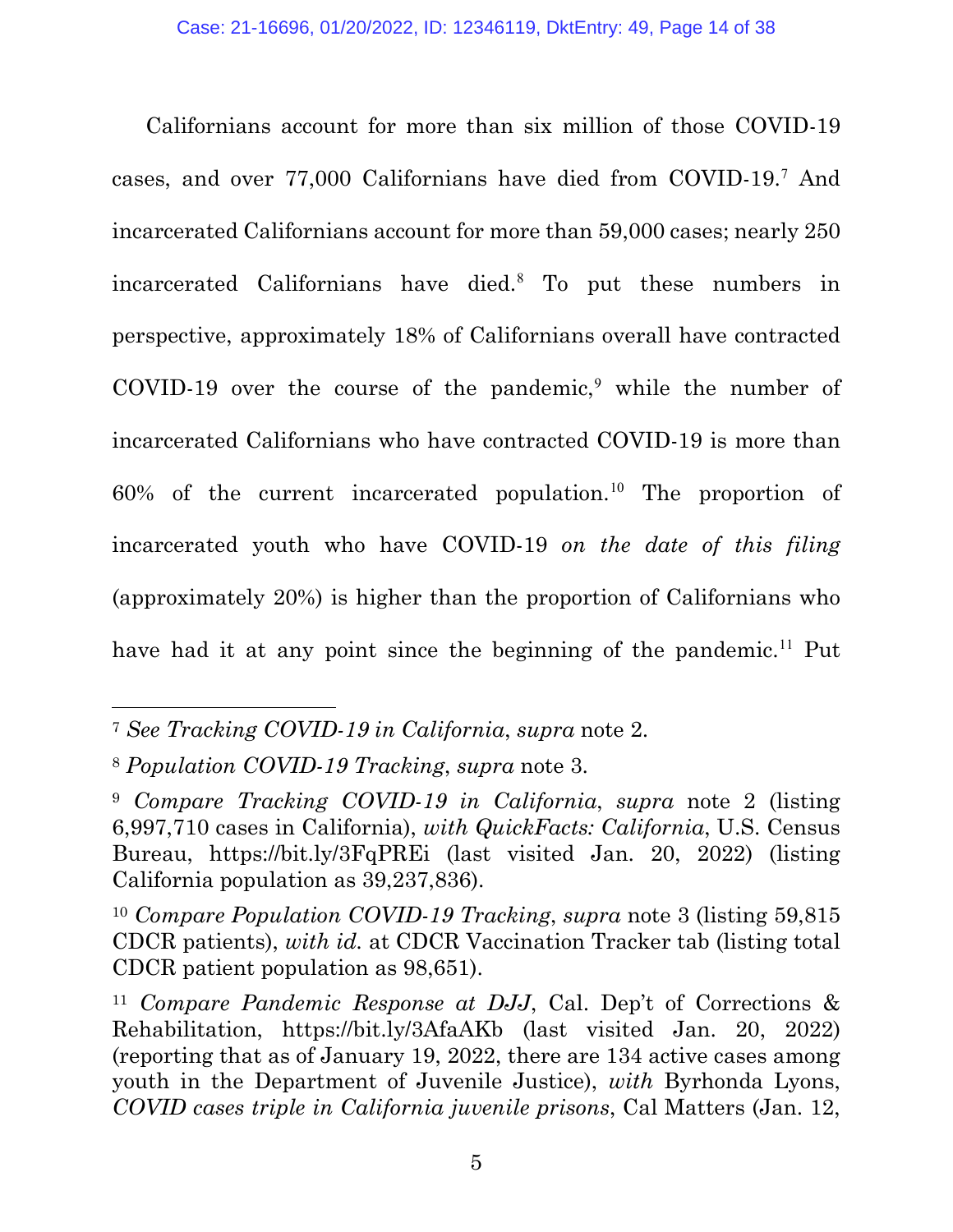another way, Californians who are incarcerated in state facilities have been more than three times as likely to contract COVID-19 than Californians in general: 12



As these numbers indicate, SARS-CoV-2 is highly transmissible. The original strain was more contagious than the flu, and the Delta variant of SARS-CoV-2, the leading strain until recent weeks, is more than twice as contagious as previous variants.13 The surging Omicron variant which now accounts for more than 99.5% of new cases in the United

<sup>2022),</sup> https://bit.ly/3GuujrA (noting that about 650 individuals are incarcerated in California's juvenile justice system).

<sup>12</sup> *See Population COVID-19 Tracking*, *supra* note 3.

<sup>13</sup> *Delta Variant: What We Know About the Science*, CDC (Aug. 26, 2021), https://bit.ly/3plAmcy; Apoorva Mandavilli, *C.D.C. Internal Report Calls Delta Variant as Contagious as Chickenpox*, N.Y. Times (July 30, 2021), https://nyti.ms/3EtJXTb.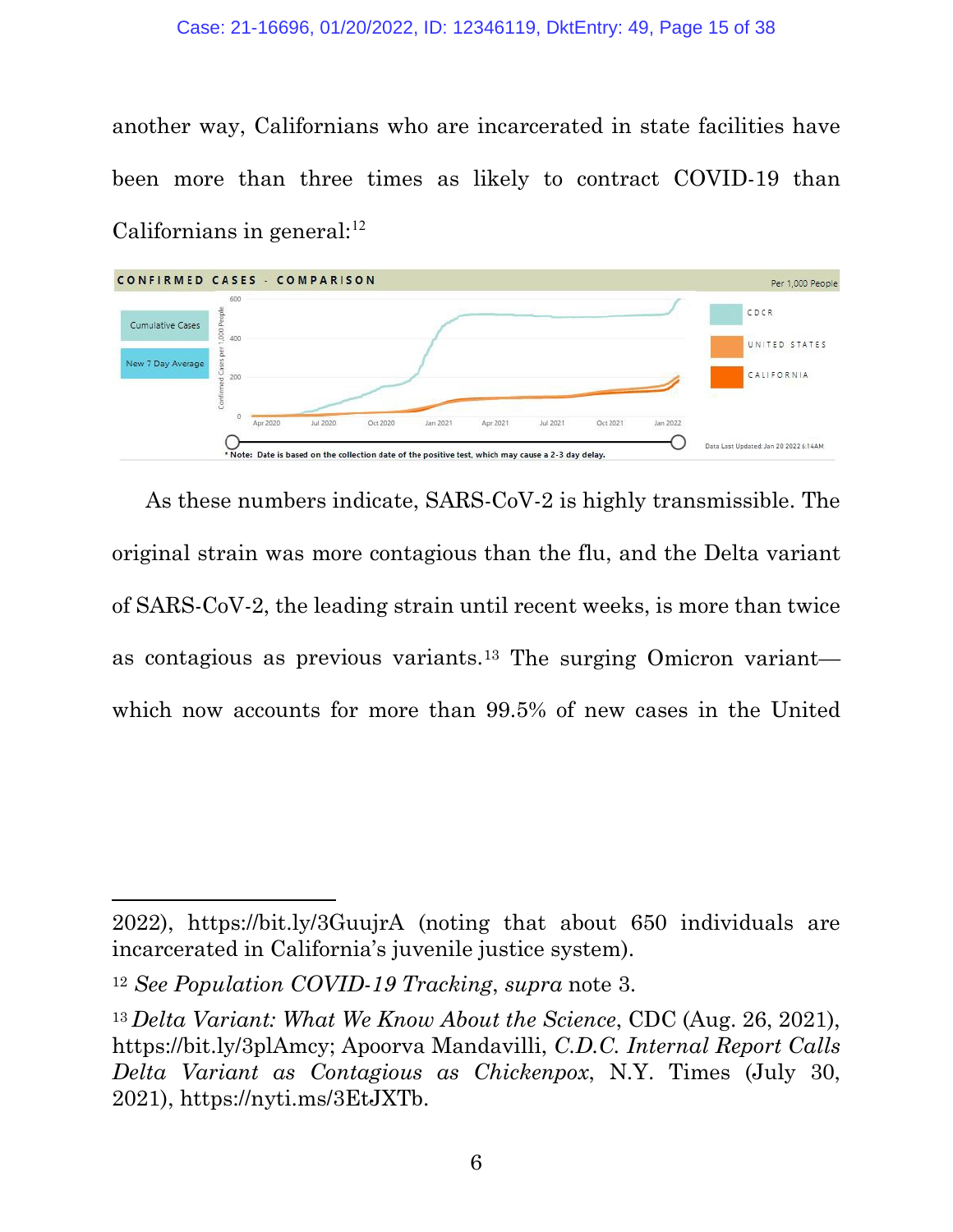States—appears to be more contagious still.14 Crucially, more than 50% of the spread of the virus may be from individuals who have no symptoms at the time of transmission.15

The disproportionate rate of COVID-19 among incarcerated persons is unsurprising, because "[r]esidential institutions have long been associated with an increased risk of infectious diseases."<sup>16</sup> Correctional institutions, like cruise ships and nursing homes, "can be considered high risk for amplifying infectious diseases such as COVID-19, because the conditions that prevent disease dissemination are nearly impossible to achieve."<sup>17</sup> Indeed, correctional institutions present even higher risks than cruise ships, the original COVID-19 hot spots, because correctional

<sup>14</sup> *Omicron Variant: What You Need to Know*, CDC (last updated Dec. 20, 2021), https://bit.ly/327xwyr; *COVID Data Tracker: Variant Proportions*, CDC (last visited Jan. 20, 2022), https://bit.ly/3snnhk7.

<sup>15</sup>*Science Brief: Community Use of Masks to Control the Spread of SARS-CoV-2*, CDC (last updated Dec. 6, 2021), https://bit.ly/30inWYx.

<sup>16</sup> Mary Devereaux Hutton et al., *Tuberculosis in Nursing Homes and Correctional Facilities: Results of a 29-State Survey*, CDC, at 2 (Nov. 1990), https://bit.ly/3I51ySJ; *see also, e.g.*, Joseph A. Bick, *Infection Control in Jails and Prisons*, 45 Clinical Infectious Diseases 1047 (2007), https://bit.ly/3qrND34.

<sup>17</sup> Philip D. Sloane, *Cruise Ships, Nursing Homes, and Prisons as COVID-19 Epicenters: A 'Wicked Problem' With Breakthrough Solutions?*, 21 J. Am. Med. Dirs. Ass'n 958 (July 2020), https://bit.ly/3KfJBmC.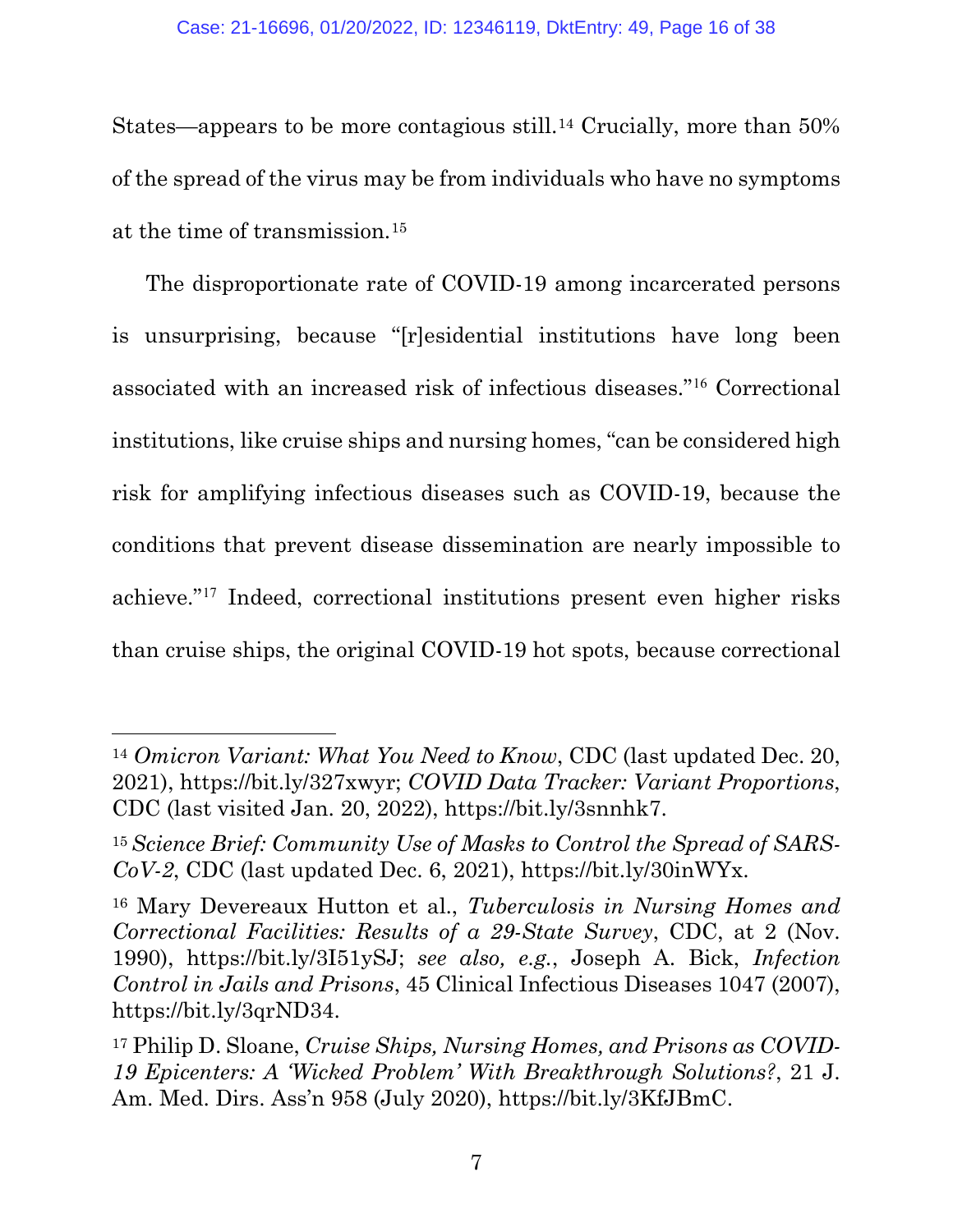staff function as "a vector of disease transmission between the community and incarcerated individuals because they are in the community for a large percentage of their time, [but] pierc[e] the membrane of the prison daily as they go to and from work."<sup>18</sup> Correctional staff are thus "an avenue for COVID-19 to enter the prison, whether at the beginning of a pandemic or during successive waves."<sup>19</sup>

As a result, "staff members' COVID-19 prevalence . . . ha[s] a direct relationship on the prevalence of COVID-19 among incarcerated individuals."<sup>20</sup> Transmission among staff in correctional facilities has been a major factor in the spread of COVID-19 to people incarcerated.<sup>21</sup> Indeed, one comprehensive analysis of federal prisons concluded that "rising case rates inside federal prisons have been driven increasingly by

<sup>18</sup> Danielle Wallace et al., *Is There a Temporal Relationship Between COVID-19 Infections among Prison Staff, Incarcerated Persons and the Larger Community in the United States?*, 18 Int'l J. Env't. Rsch. Pub. Health 6873 (June 26, 2021), https://bit.ly/3I2ttmk.

<sup>19</sup> *Id.*

<sup>20</sup> *Id.*

<sup>21</sup> Laura Hawks et al., *COVID-19 in Prisons and Jails in the United States*, 180 JAMA Internal Med. 1041 (Apr. 28, 2020), https://bit.ly/3fqrpZb ("[P]eople who are incarcerated will be at higher risk of exposure, as correctional officers and other staff frequently leave the facility and then return.").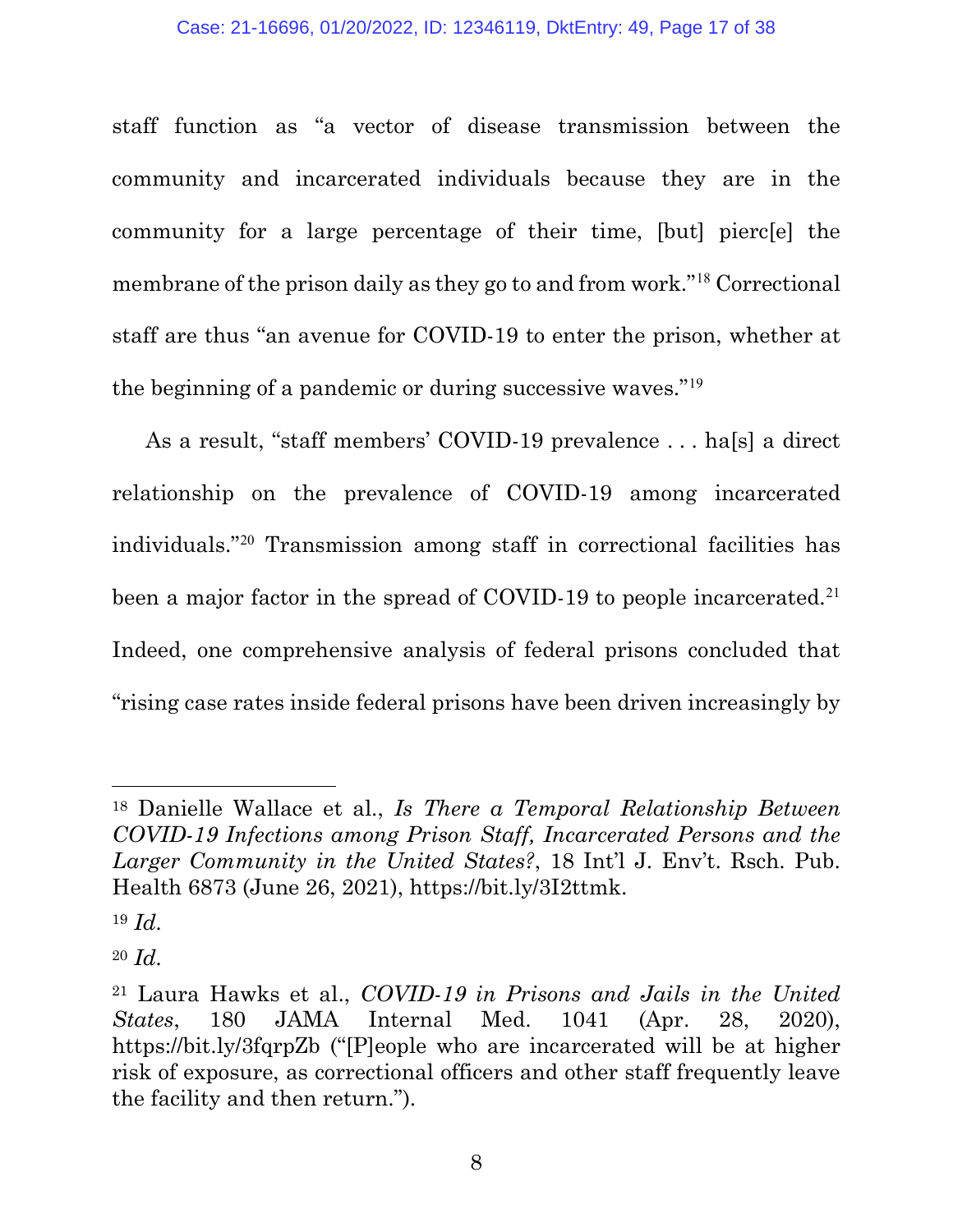infections among staff, rather than among incarcerated people."<sup>22</sup> In California, in the first ten days of January alone, the number of California prison employees testing positive for COVID-19 increased by 212%, to more than  $3,800.^{23}$ 

Even those who recover from COVID-19 may experience debilitating symptoms lasting for several months or more after the acute phase of infection. A systematic review of forty-five studies found that 73% of infected individuals experienced at least one long-term symptom.24 Another, more recent systematic review of fifty-seven studies found that more than half of COVID-19 survivors experienced post-acute sequelae

<sup>22</sup> Alix M.B. Lacoste et al., *Fast, frequent, and widespread: COVID-19 outbreaks inside federal prisons*, UCLA Law COVID Behind Bars Data Project, at 2 (Nov. 2021), https://bit.ly/34DQY6L.

<sup>23</sup> Richard Winton, *More than 3,800 California prison staffers have coronavirus amid massive surge this month*, L.A. Times (Jan. 10, 2022), https://lat.ms/3zZ5uBy.

<sup>24</sup> Tahmina Nasserie et al., *Assessment of the Frequency and Variety of Persistent Symptoms Among Patients With COVID-19: A Systematic Review*, JAMA Network Open (May 26, 2021), https://bit.ly/3qocFkk; *see also* Karen B. Jacobson et al., *Patients With Uncomplicated Coronavirus Disease 2019 (COVID-19) Have Long-Term Persistent Symptoms and Functional Impairment Similar to Patients with Severe COVID-19: A Cautionary Tale During a Global Pandemic*, 73 Clinical Infectious Diseases e826 (Feb. 6, 2021), https://bit.ly/3FD32Ch ("'Long COVID' has been reported in 87% of hospitalized patients two months post-infection and in 53% of non-hospitalized patients 125 days after diagnosis.").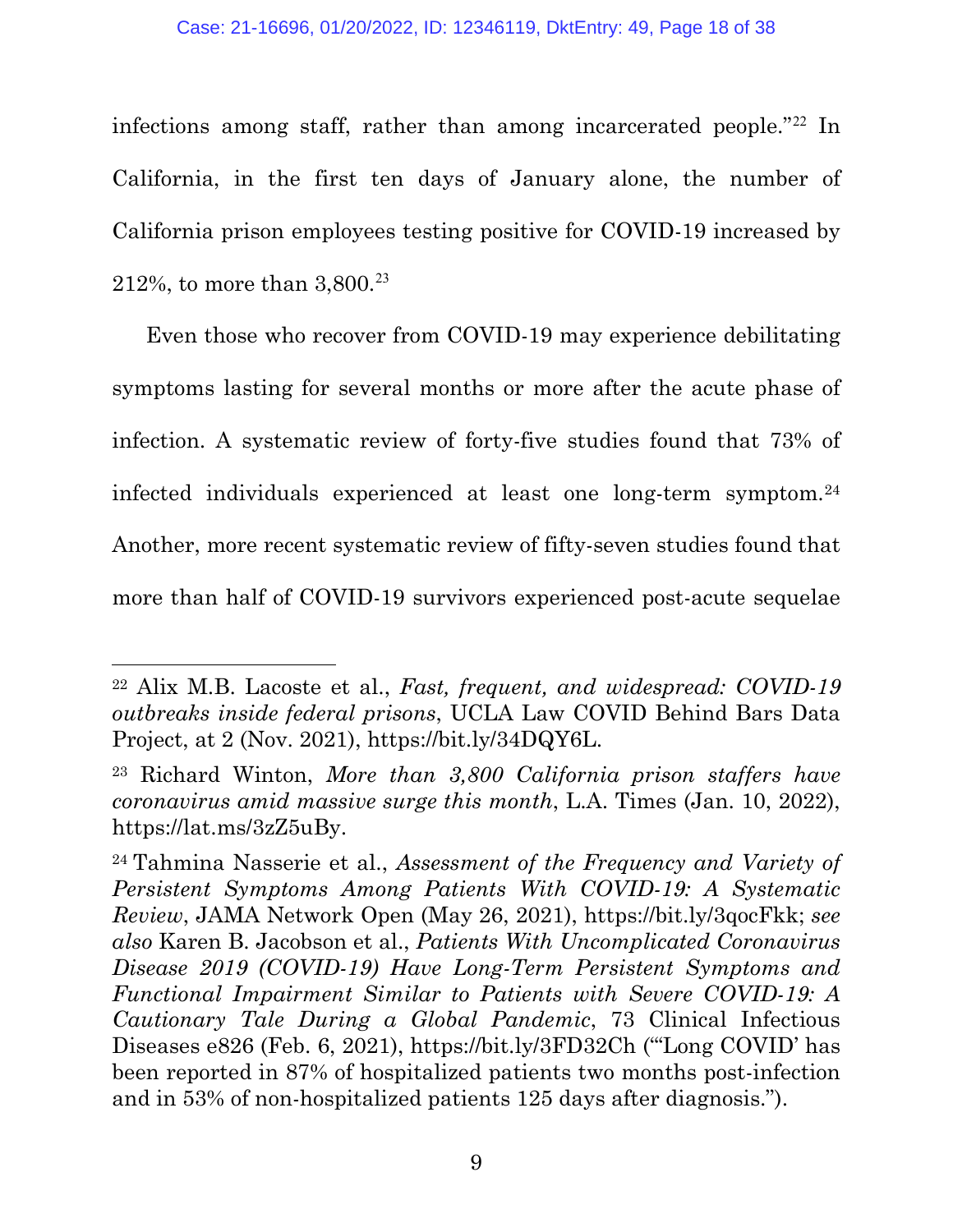(that is, chronic complications of an acute condition) six months after recovery, including difficulty concentrating, generalized anxiety disorder, general functional impairments, and fatigue or muscle weakness. <sup>25</sup> Studies also indicate that COVID-19 is associated with increased risk of adverse neurological and psychiatric outcomes.26

People incarcerated in California are more likely than the rest of the population to have comorbidities that put them at higher risk for severe outcomes: for example, the rates of asthma and HIV among people incarcerated in California are twice as high as those among Californians in general.<sup>27</sup> What's more, transmission in carceral settings carries additional consequences beyond the risk of infection: when prisons are

<sup>25</sup> Destin Groff et al., *Short-term and Long-term Rates of Postacute Sequelae of SARS-CoV-2 Infection: A Systematic Review*, 4 JAMA Network Open e2128568 (Oct. 13, 2021), https://bit.ly/3qskBjR.

<sup>26</sup> Maxime Taquet et al., *6-month neurological and psychiatric outcomes in 236379 survivors of COVID-19: a retrospective cohort study using electronic health records*, 8 The Lancet Psychiatry 416 (Apr. 6, 2021), https://bit.ly/3DXTbGo.

<sup>27</sup> Heather Harris, *Severe COVID-19 Infections May Threaten California's Prisons*, Pub. Pol'y Inst. of Cal. (Mar. 27, 2020), https://bit.ly/3ns3gWm; *see also, e.g.*, Elizabeth M. Viglianti et al., *Mass Incarceration and Pulmonary Health: Guidance for Clinicians*, 15 Annals Am. Thoracic Soc'y 409, 409–12 (Jan, 30, 2018), https://bit.ly/3rvWosf (identifying lungrelated conditions that disproportionately affect incarcerated persons).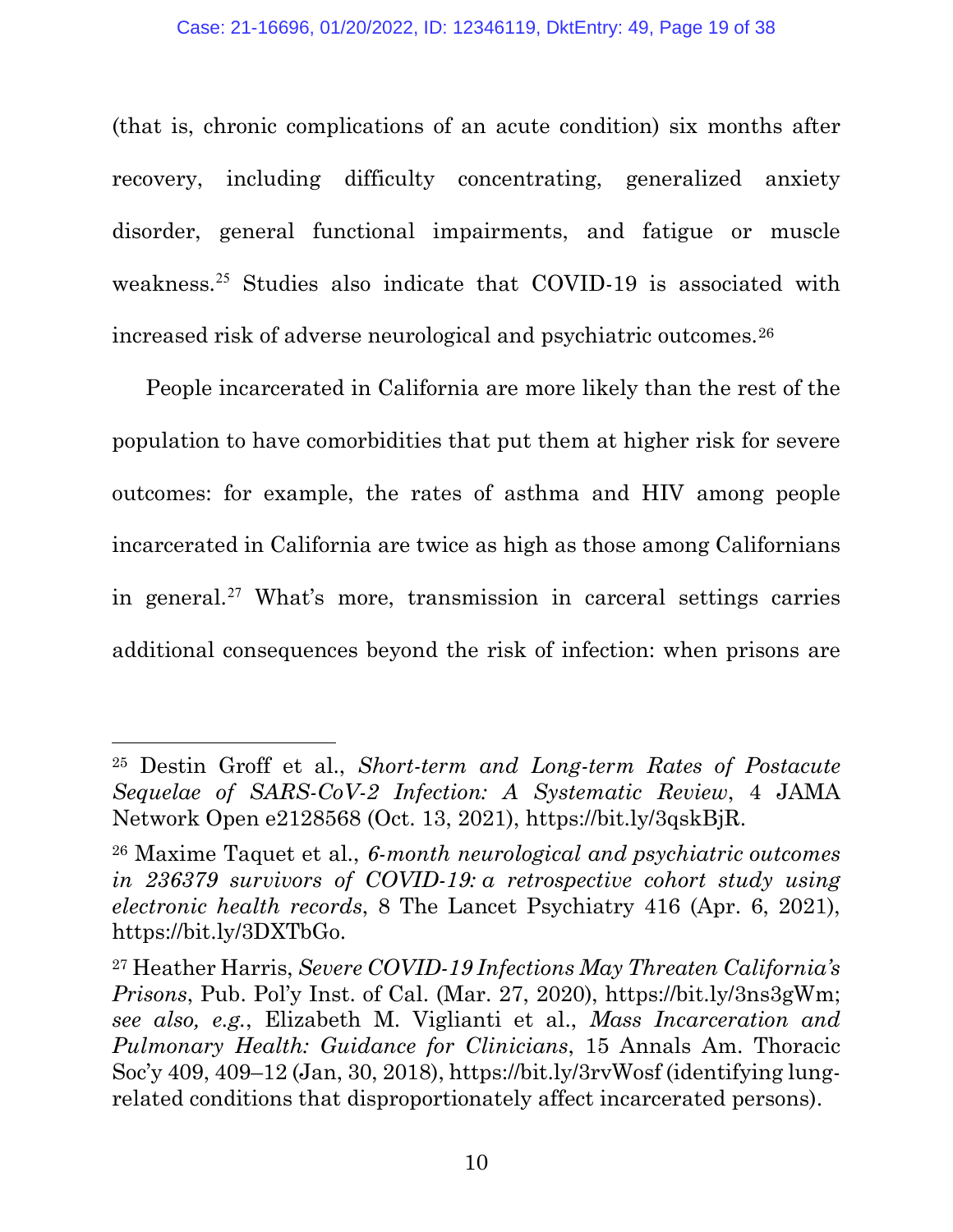facing outbreaks, they are likely to cancel visitation and order lockdown of facilities, leading to significant isolation and detrimental psychological effects.<sup>28</sup> COVID-19 therefore poses a grave danger to the health and safety of people who are incarcerated above and beyond the already significant risk faced by the general public.

# **II. Vaccines Provide a Safe and Effective Way to Help Reduce Transmission of COVID-19 in Carceral Settings.**

COVID-19 vaccines are safe. Before FDA authorized/approved, and the Centers for Disease Control and Prevention recommended use of, the COVID-19 vaccines in the population, scientists conducted extensive clinical trials. FDA, CDC, and their advisory committees then conducted rigorous reviews of the data, and they continue to monitor the vaccines'

<sup>28</sup> *See* Stephen Stock et al., *San Quentin Prison Faces New COVID Outbreak, Sparking Fears of 2020 All Over Again*, NBC Bay Area (last updated Jan. 14, 2022), https://bit.ly/3trIU3E; Natalie Hanson, *San Quentin, state prisons locked down amid COVID outbreak*, Marin Indep. J. (last updated Jan. 12, 2022), https://bayareane.ws/3npyddI; *see also* Lucy Wainwright & Donna Gipson, *The Impact of Lockdown to Mental Health: A Summary of Patient Views*, EP:IC, https://bit.ly/3zYt2Xt (finding that 84% of patients in closed prisons in the United Kingdom reported deteriorating mental health during COVID-19 lockdown); ACCP, *Restricted Housing of Mentally Ill Inmates*, https://bit.ly/3noyePc ("Many patients with mental illness, such as depression, can be expected to worsen as a result of isolation imposed by restricted housing.").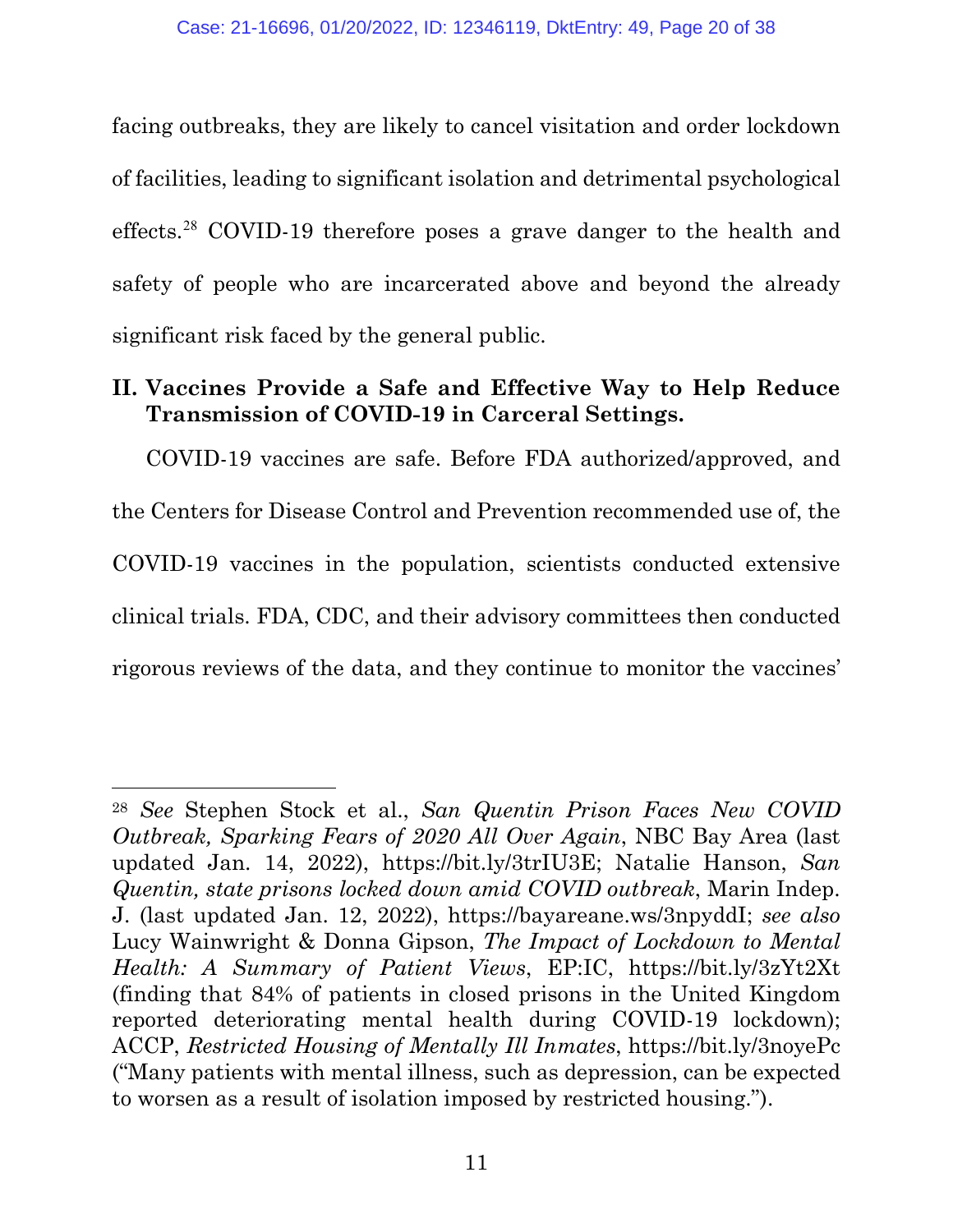safety.29 A study of more than six million people who received the Pfizer or Moderna vaccines found that serious side effects are very rare.30 Further, a study concluded that there is no increased risk for mortality among recipients of any of the COVID-19 vaccines, and that vaccine recipients had lower non-COVID-19 mortality risks than did unvaccinated people.31

COVID-19 vaccines are also effective. First, each of the three vaccines greatly reduces the likelihood of contracting SARS-CoV-2. The Pfizer, Moderna, and J&J/Janssen vaccines have been found to be 91.3%, 90%, and 72% effective against infection by prior variants, respectively,

<sup>29</sup> *Benefits of Getting a COVID-19 Vaccine*, CDC (last updated Jan. 11, 2022), https://bit.ly/3H6BsiF; Nicola P. Klein et al., *Surveillance for Adverse Events After COVID-19 mRNA Vaccination*, 326 JAMA 1390 (Sept. 3, 2021), https://bit.ly/3F1XQYM; *COVID-19 vaccine safety surveillance*, FDA (Dec. 7, 2021), https://bit.ly/3y1dDET.

<sup>30</sup> Klein et al., *supra* note 29.

<sup>31</sup> Stanley Xu et al., *COVID-19 Vaccination and Non–COVID-19 Mortality Risk — Seven Integrated Health Care Organizations, United States, December 14, 2020–July 31, 2021*, 70 Morbidity & Mortality Weekly Rep. 1520, 1520–24 (Oct. 29, 2021), https://bit.ly/3D1ZRn4. Although the CDC recently recommended the Pfizer or Moderna vaccines over the J&J/Janssen vaccine, the CDC's advisory committee made clear that "receiving any vaccine is better than being unvaccinated." Press Release, CDC, *CDC Endorses ACIP's Updated COVID-19 Vaccine Recommendations* (Dec. 16, 2021), https://bit.ly/3yzUTfJ.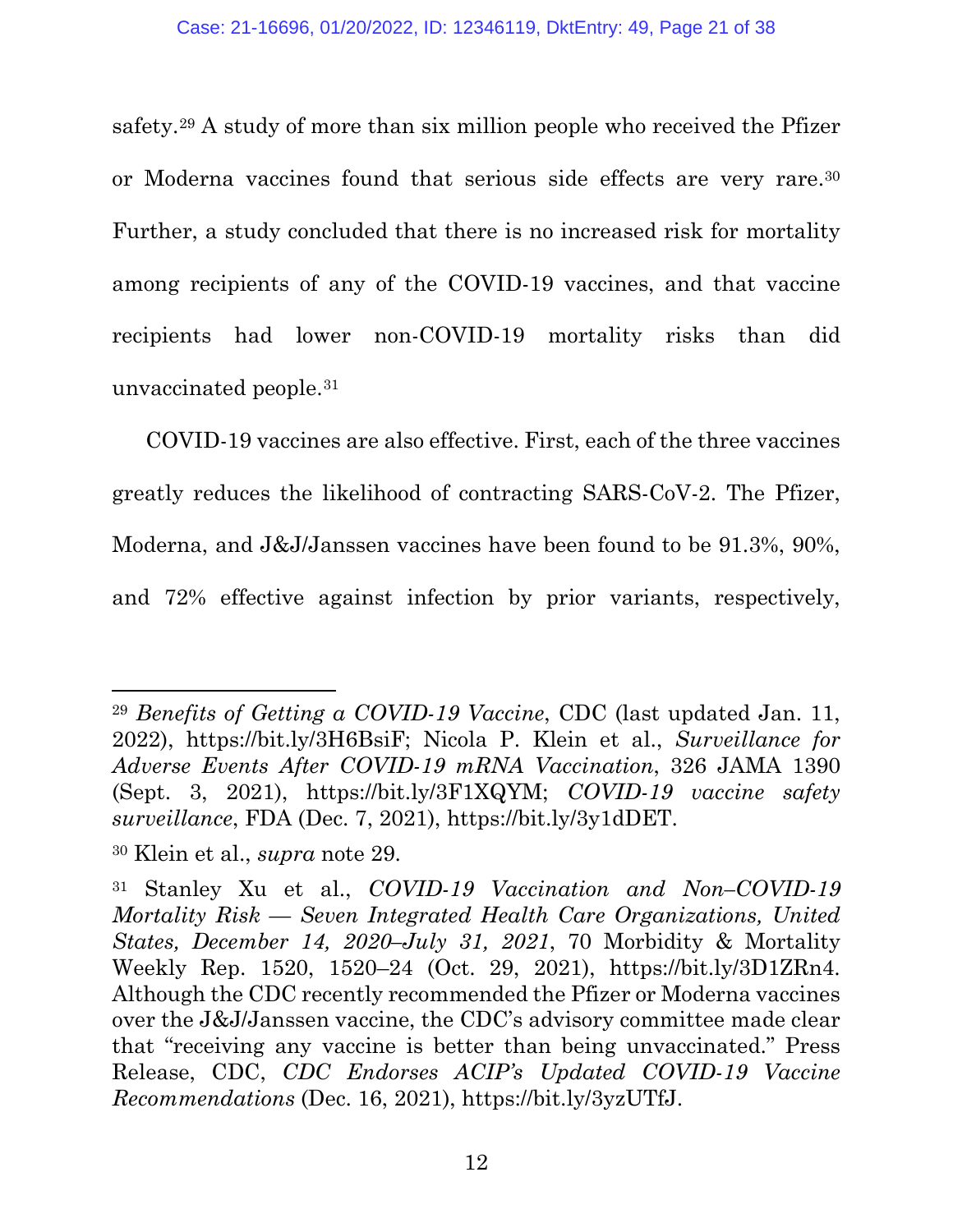including the most common variants at the time of the district court's decision.32 And studies uniformly demonstrate that COVID-19 vaccine regimens that include a booster are effective even against the novel Omicron variant, which has a higher immune evasion than its predecessors.<sup>33</sup> (For comparison, the flu vaccination reduces the risk of flu illness by between 40% and 60%.34) In California, as the following chart demonstrates, between January 3 and January 9, 2022, people who were unvaccinated were 4.1 times more likely to contract COVID-19 than people who were fully vaccinated:<sup>35</sup>

<sup>32</sup> Kathy Katella, *Comparing the COVID-19 Vaccines: How Are They Different?*, Yale Med. (updated Jan. 10, 2022), https://bit.ly/307jEU5. Scientists are still learning about how effective the vaccine is against the Omicron variant.

<sup>33</sup> *See, e.g.*, Sara Oliver, *Updates to the Evidence to Recommendation Framework: Pfizer-BioNTech Vaccine Booster Doses in 12–15 Year Olds*, CDC (Jan. 5, 2022), https://bit.ly/3zROHAl (collecting recent studies). The uncontrolled spread of the virus in areas with low immunization rates, however, certainly raises the risk that a fully vaccine-resistant strain will one day emerge.

<sup>34</sup> *Vaccine Effectiveness: How Well Do Flu Vaccines Work?*, CDC (last visited Jan. 20, 2022), https://bit.ly/3HifLMP.

<sup>35</sup> *See Tracking COVID-19 in California*, *supra* note 2.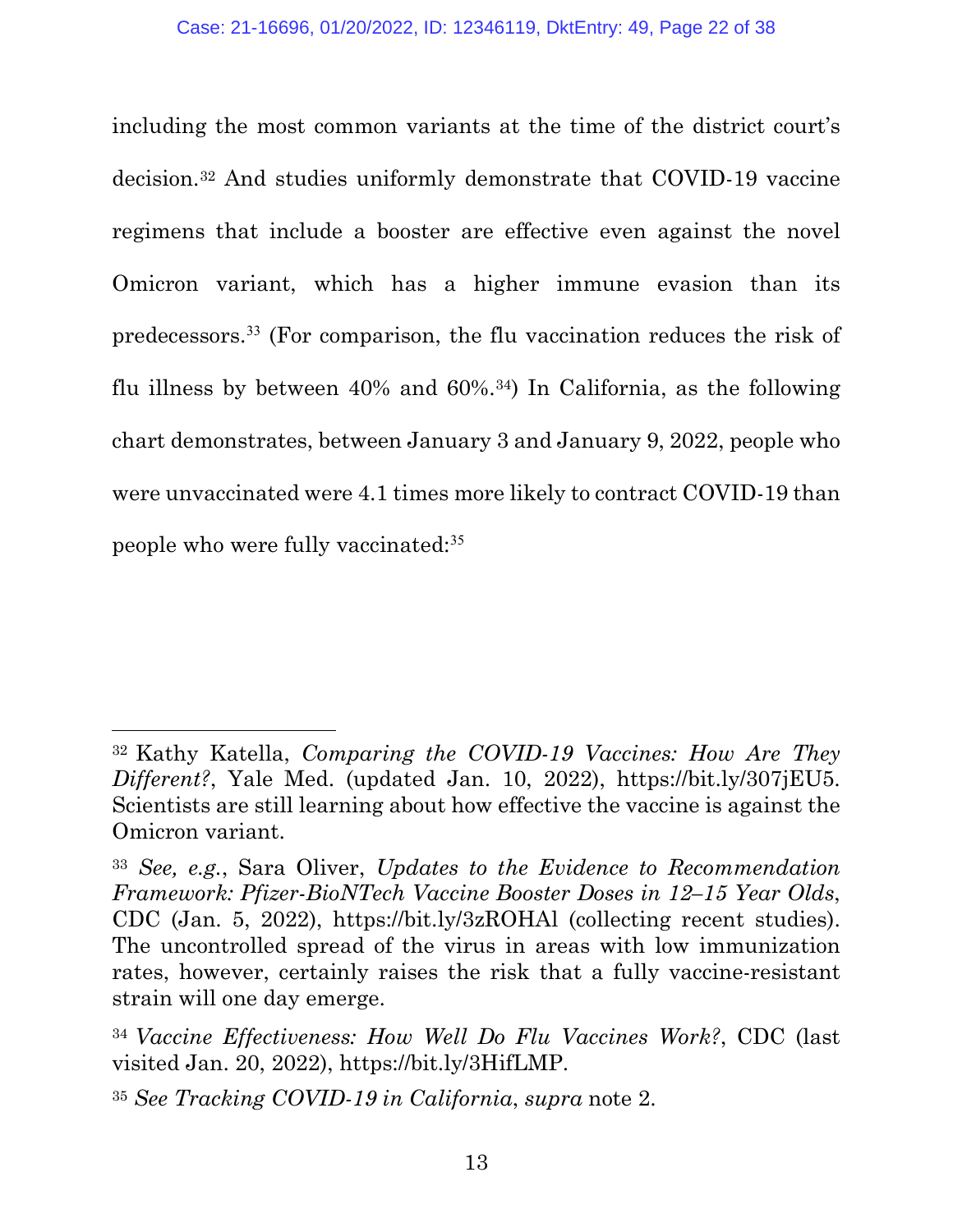#### Case: 21-16696, 01/20/2022, ID: 12346119, DktEntry: 49, Page 23 of 38



Second, each of the three vaccines is even more effective against serious illness and death. Studies have estimated the Pfizer, Moderna, and J&J/Janssen vaccines as 95.3%–97%, 95%, and 86% effective against severe disease, respectively.36 The vaccines are likewise highly effective against hospital admissions, "even in the face of widespread dissemination of the delta variant."37 And although research into the

<sup>36</sup> Katella, *supra* note 32.

<sup>37</sup> Sara Y. Tartof et al., *Effectiveness of mRNA BNT162b2 COVID-19 Vaccine Up to 6 Months in a Large Integrated Health System in the USA: A Retrospective Cohort Study*, 398 Lancet 1407, 1407 (Oct. 4, 2021), https://bit.ly/3ouPvqS.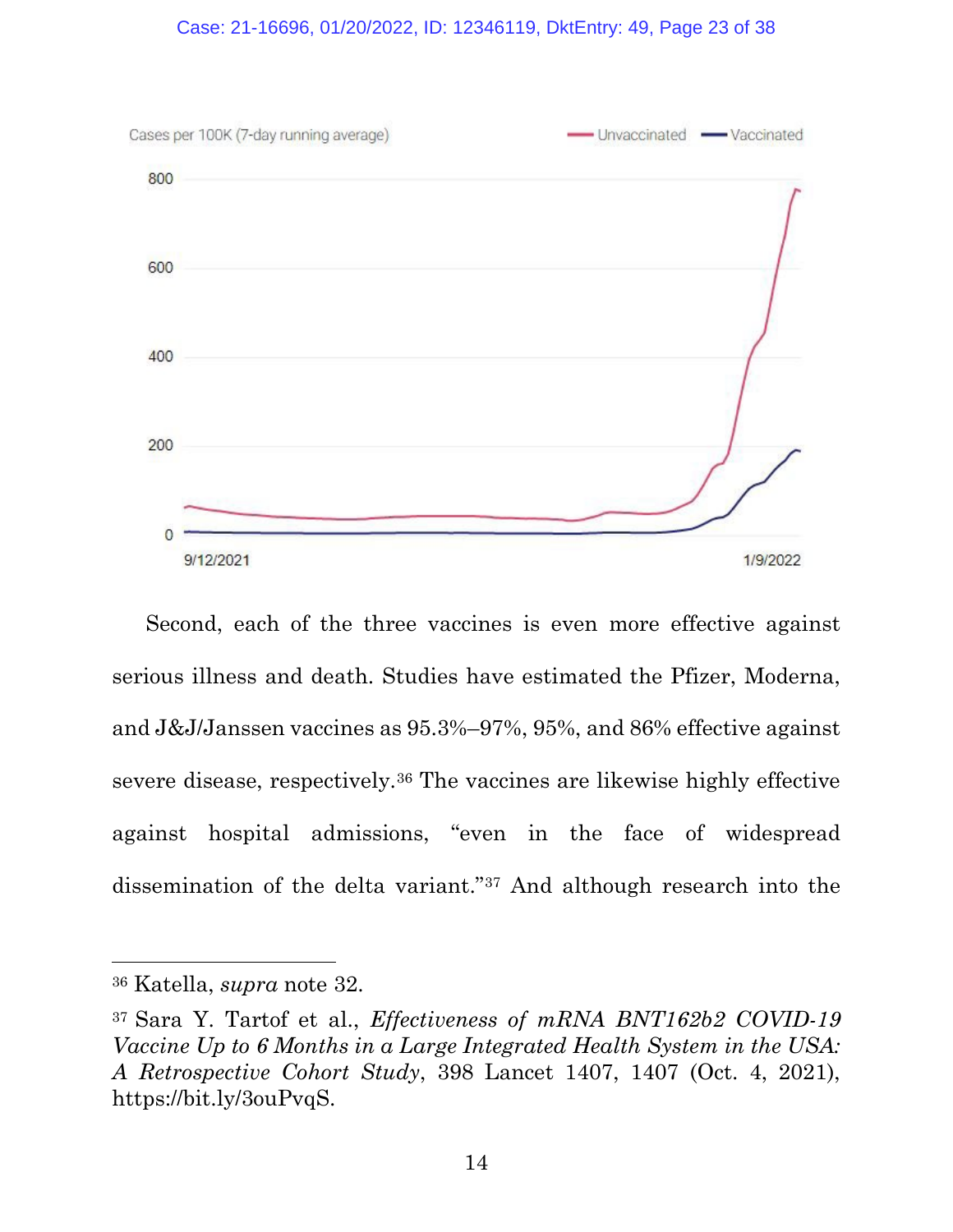effect of Omicron is ongoing, preliminary results suggest that the Pfizer vaccine remains 70% effective against hospitalization, even before a booster dose.<sup>38</sup> As this chart reflects, between December 27, 2021, and January 2, 2022, Californians who were unvaccinated were 6 times more likely to be hospitalized with COVID-19 than those who were fully vaccinated:<sup>39</sup>



<sup>38</sup> Shirley Collie et al., *Effectiveness of BNT162b2 Vaccine against Omicron Variant in South Africa*, New Eng. J. Med., Correspondence (Dec. 29, 2021), https://bit.ly/3qrESpW.

<sup>39</sup> *See Tracking COVID-19 in California*, *supra* note 2.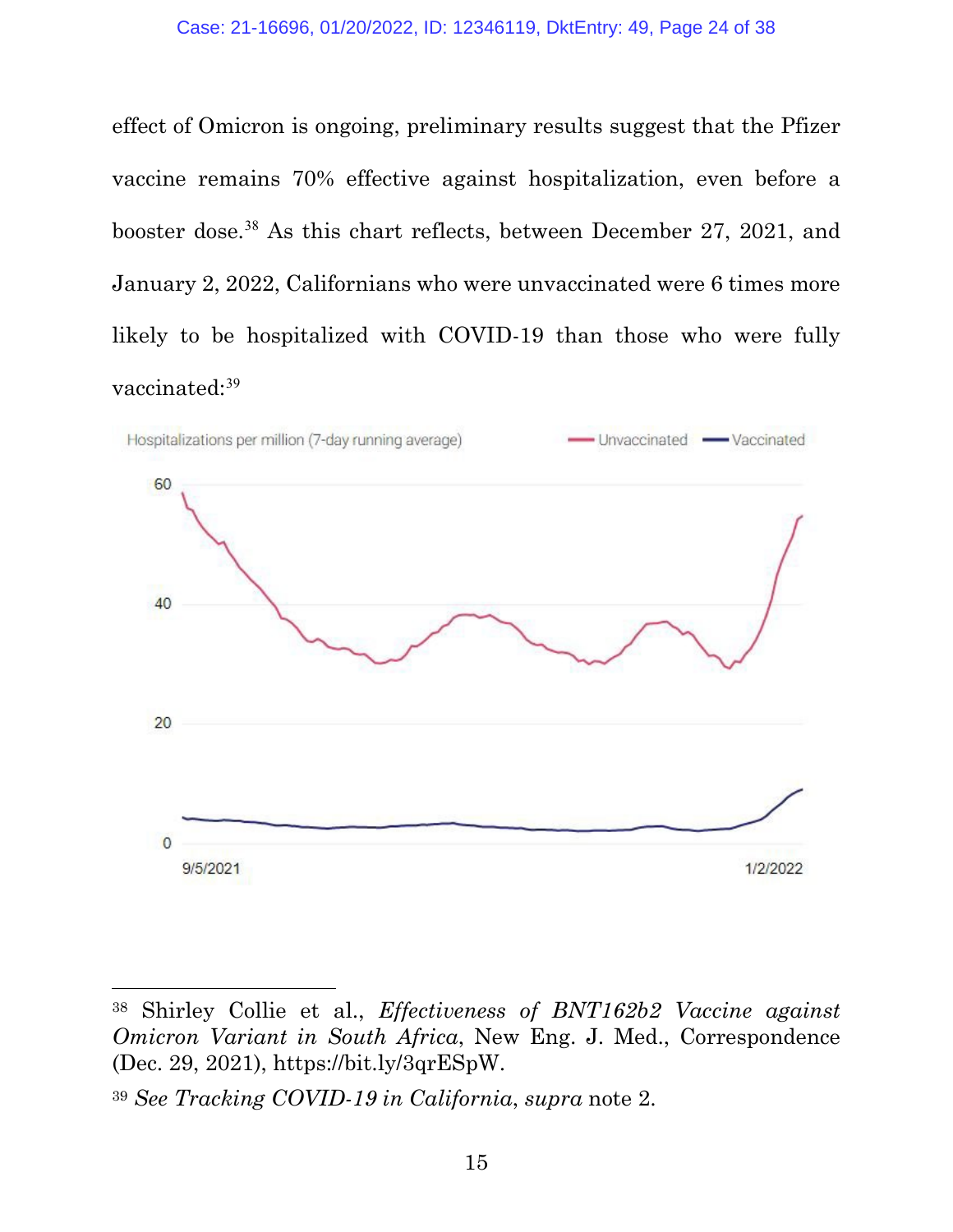And across the country, as of November 27, 2021, the age-adjusted rate of COVID-19-associated hospitalizations in unvaccinated adults was more than 17 times that of fully vaccinated adults.<sup>40</sup>

Even vaccinated people who are hospitalized for COVID-19 have a significantly lower risk of death than do unvaccinated people. A study found that, among patients hospitalized with the Delta variant, "[t]he crude risk for COVID-19-related death in fully vaccinated persons was sevenfold lower than that among unvaccinated COVID-19 patients."<sup>41</sup> Although research regarding vaccine efficacy against the Omicron variant is still developing, initial reports suggest that vaccination, including a booster, remains efficacious against severe disease, and lowers a person's risk of dying from COVID-19 at every step.<sup>42</sup> In

<sup>40</sup> *See Rates of laboratory-confirmed COVID-19 hospitalizations by vaccination status*, CDC (last updated Jan. 13, 2022), https://bit.ly/3oIwsZ4.

<sup>41</sup> Allison L. Naleway et al., *Incidence of SARS-CoV-2 Infection, Emergency Department Visits, and Hospitalizations Because of COVID-19 Among Persons Aged ≥12 Years, by COVID-19 Vaccination Status — Oregon and Washington*, *July 4–September 25, 2021*, 70 Morbidity & Mortality Weekly Rpt. 1608, 1609 (Nov. 19, 2021), https://bit.ly/3F05RwX.

<sup>42</sup> *See* Carl Zimmer & Sheryl Stolberg, *New Studies Raise Hopes That Vaccines Prevent Severe Disease From Omicron*, N.Y. Times (Dec. 15, 2021), https://nyti.ms/3H3uCd4.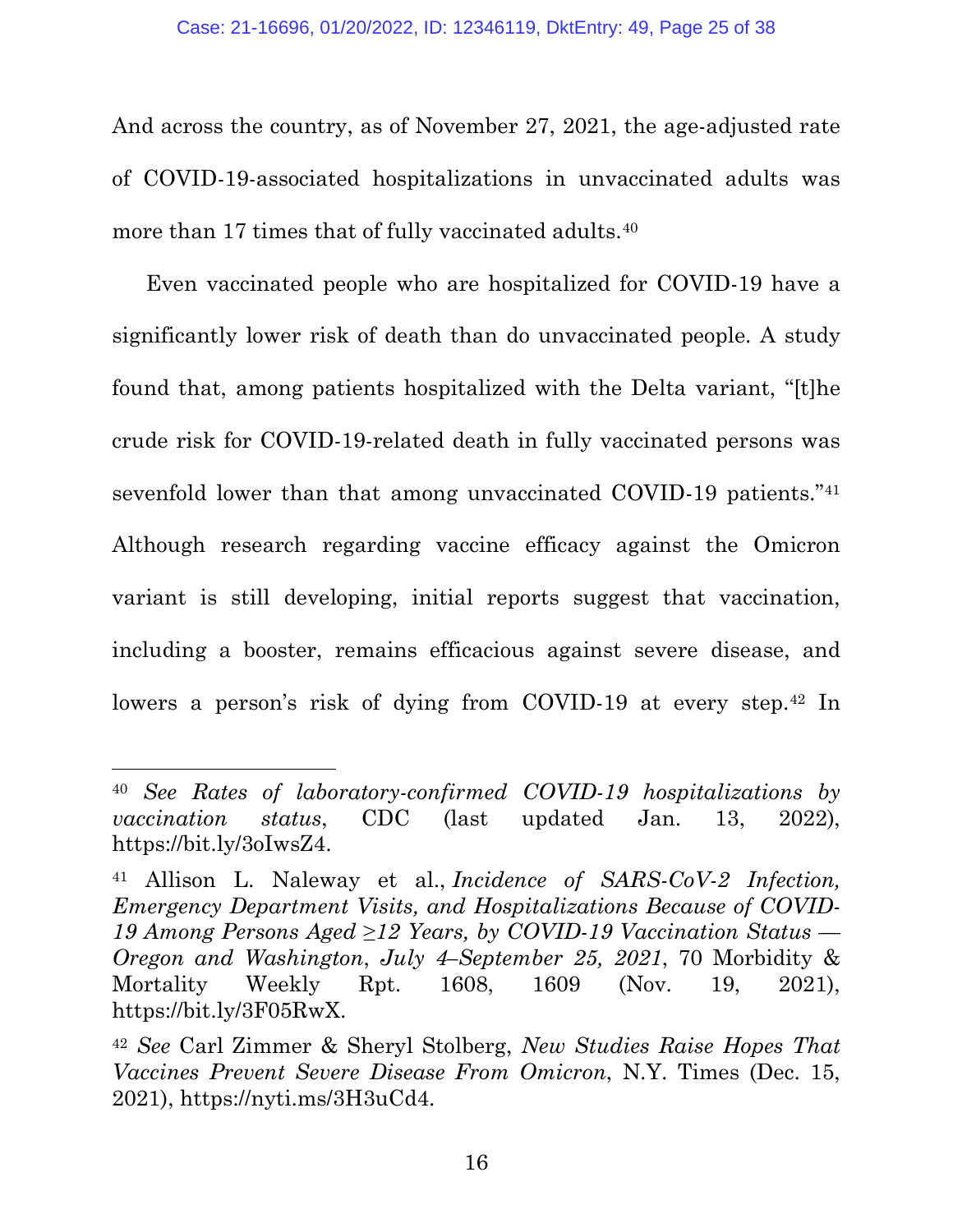California, between December 20 and December 26, 2021, people who were unvaccinated were 17.8 times as likely to die from COVID-19 as fully vaccinated people:<sup>43</sup>



Third, although still developing, evidence suggests that those who are fully vaccinated are contagious for shorter periods than unvaccinated people. A study found that viral loads of the Delta variant declined more rapidly in infected people who had been vaccinated, indicating that vaccinated people are contagious for shorter periods of time than

<sup>43</sup> *See Tracking COVID-19 in California*, *supra* note 2.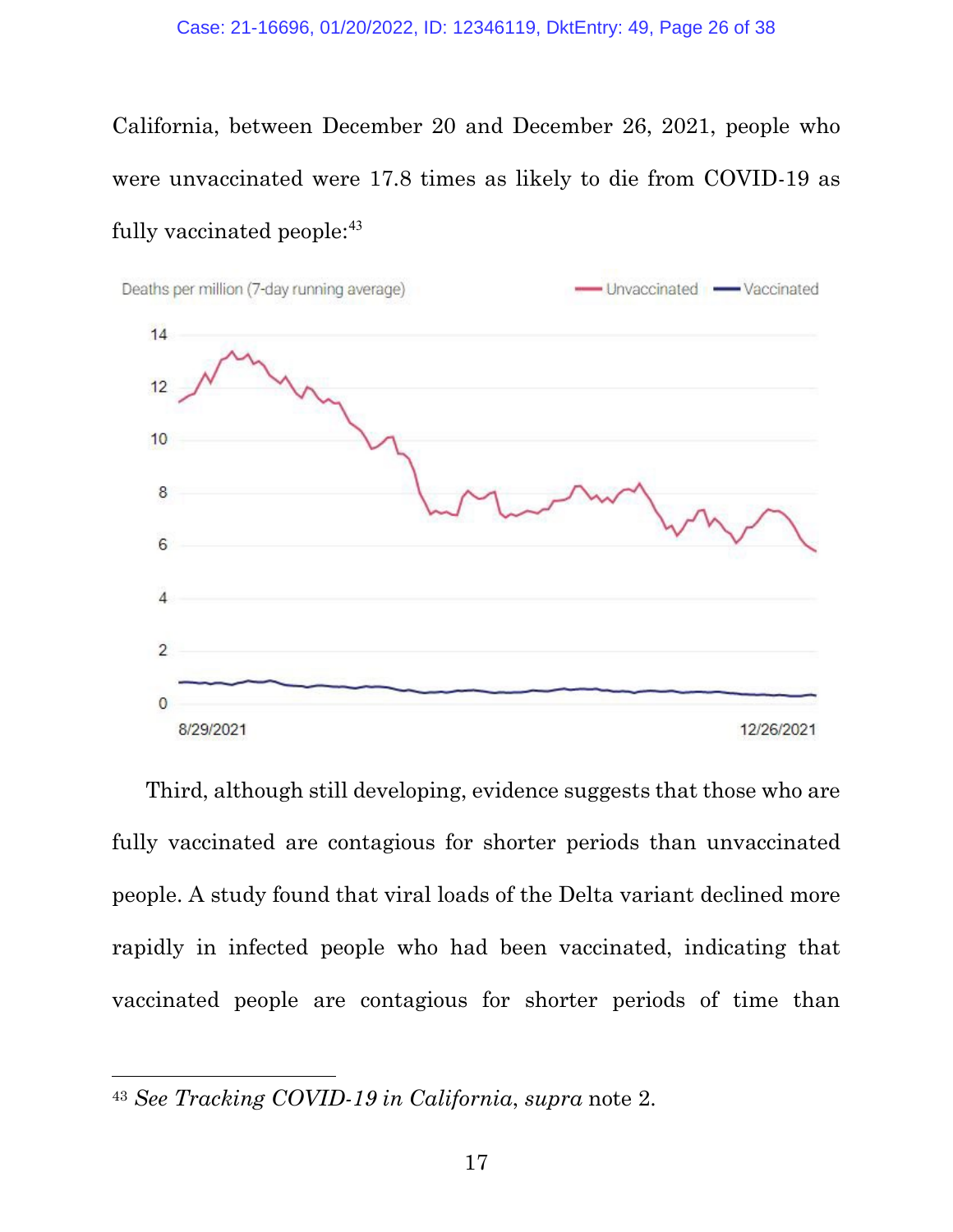unvaccinated people.44 Moreover, it logically follows that unvaccinated people pose a higher risk of transmission than do those who are vaccinated, because they are more likely to contract COVID-19 in the first place. Thus, vaccination protects not only people who are vaccinated, but also those they encounter.

## **III. The More Staff Who Get Vaccinated, The Safer Carceral Settings Become.**

The more carceral workers who get vaccinated, the closer we are to slowing the spread of the virus and creating a safer environment. As the American Medical Association has explained, "[t]he only way to truly end this pandemic is to ensure *widespread* vaccination."45 "By limiting viral spread, vaccination also minimizes opportunities for the introduction of more infectious variants through random mutation."46 Widespread

<sup>44</sup> Po Ying Chia et al., *Virological and serological kinetics of SARS-CoV-2 Delta variant vaccine breakthrough infections: a multicentre cohort study*, Clinical Microbiology & Infection (Nov. 22, 2021), https://bit.ly/3ENkd4a.

<sup>45</sup> Press Release, American Medical Ass'n, *AMA, AHA, ANA urge vaccinations as U.S. reaches 750,000 COVID-19 deaths* (Nov. 4, 2021), https://bit.ly/3C07CIS (emphasis added).

<sup>46</sup> *Vaccination to Prevent COVID-19 Outbreaks with Current and Emergent Variants — United States, 2021*, CDC (July 27, 2021), https://bit.ly/3oFcakp.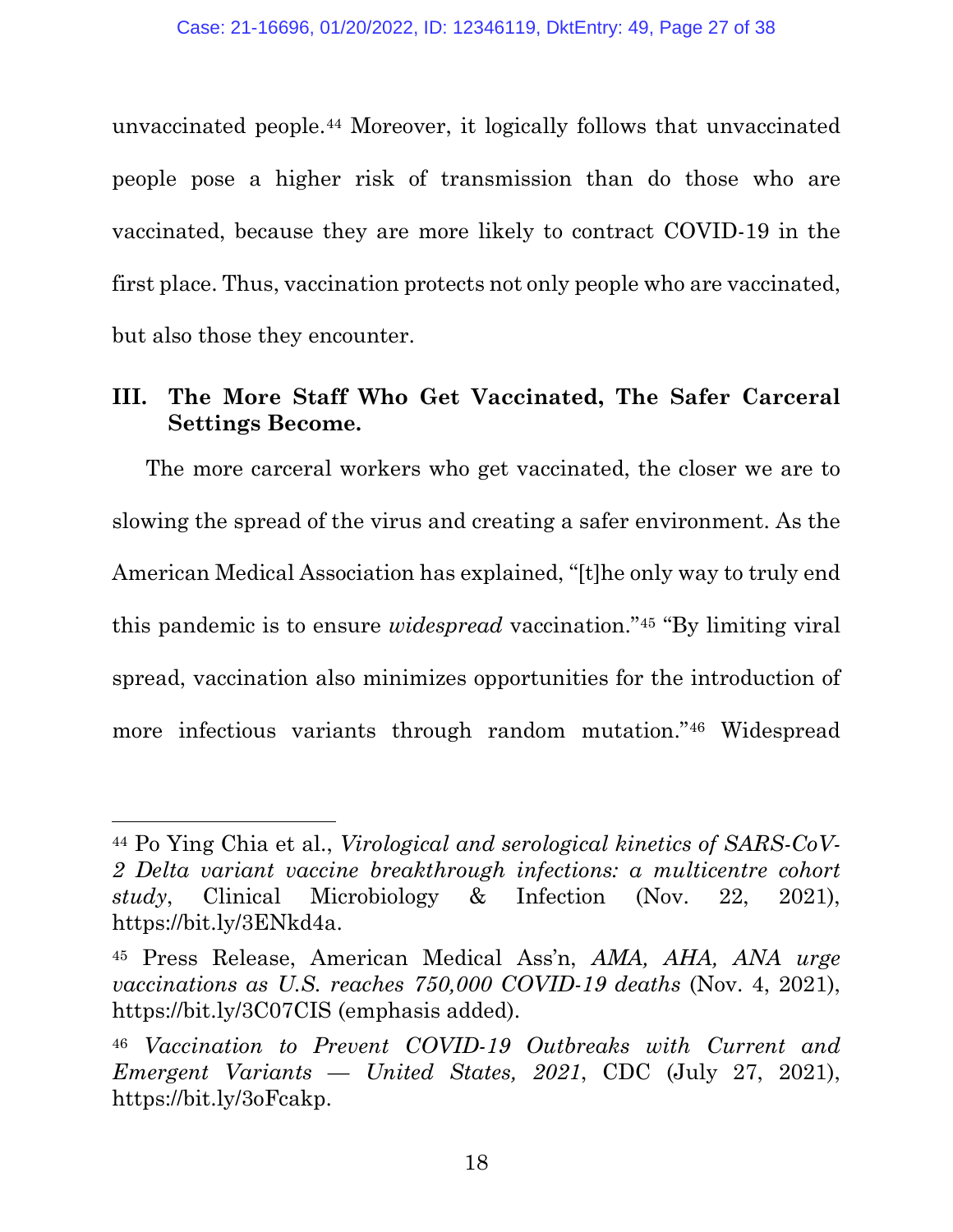#### Case: 21-16696, 01/20/2022, ID: 12346119, DktEntry: 49, Page 28 of 38

vaccination is the only practical way to push the effective reproduction rate of the SARS-CoV-2 virus below one, the rate at which endemic transmission begins to die out.

Widespread vaccination reduces the likelihood of infections among both vaccinated and unvaccinated people. During the wave of Delta infections, "states with high vaccination rates (>70% of the population) . . . report[ed] lower numbers of vaccine breakthrough cases as well as hospitalizations and deaths from COVID-19."47 An analysis found that "[i]n the presence of high community prevalence of Covid-19, nursing homes with low staff vaccination coverage had higher numbers of cases and deaths than those with high staff vaccination coverage."48 Widespread vaccination is particularly important for people who cannot get vaccinated due to age or medical condition, as well as immunocompromised people, who remain particularly susceptible to

19

<sup>47</sup> Carlos del Rio et al., *Confronting the Delta Variant of SARS-CoV-2*, *Summer 2021*, 326 JAMA 1001, 1002 (Aug. 18, 2021), https://bit.ly/3bVL5Cj.

<sup>48</sup> Brian E. McGarry et al., *Nursing Home Staff Vaccination and Covid-19 Outcomes*, New Eng. J. Med., Correspondence (Dec. 8, 2021), https://bit.ly/3pQ7O9H.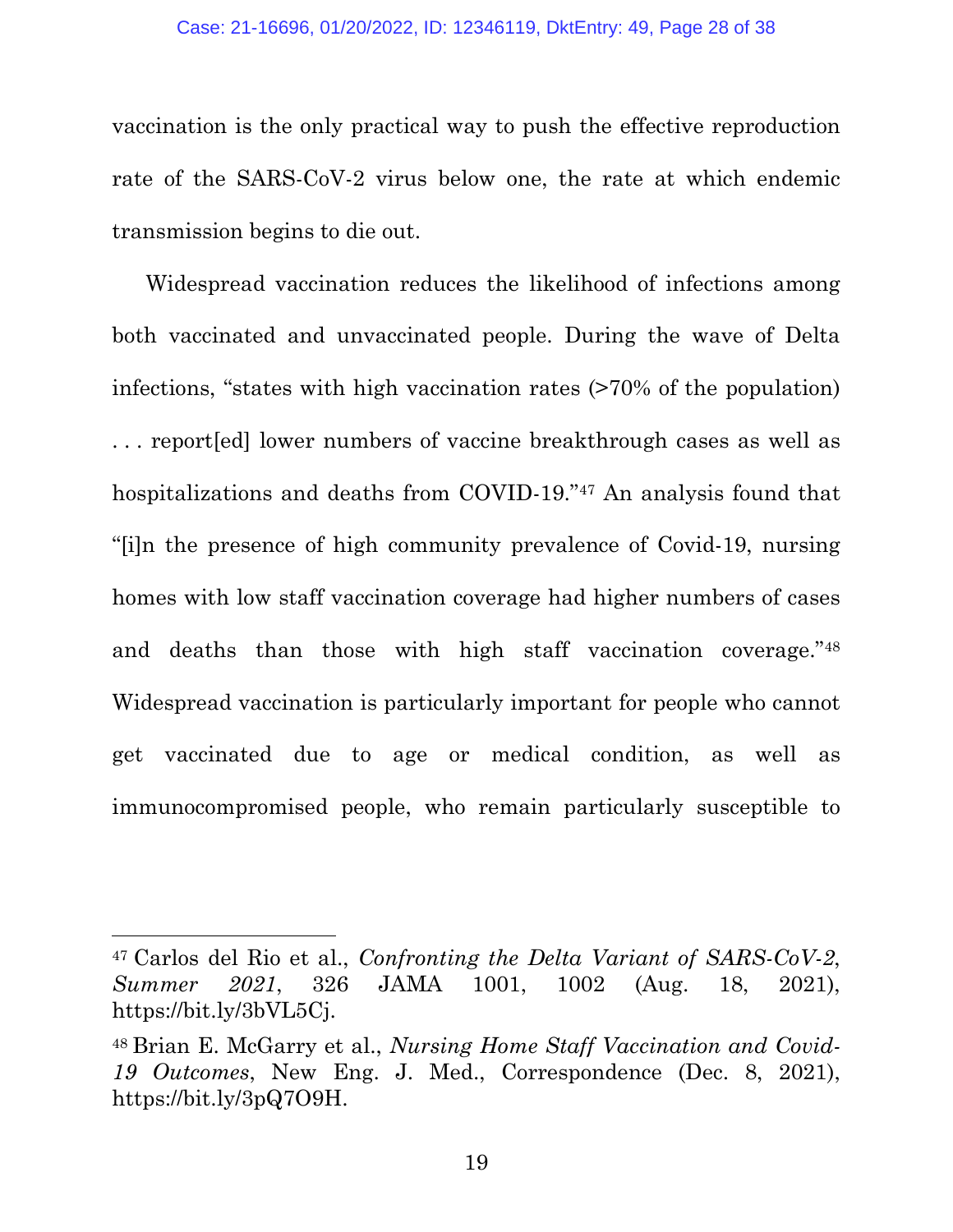infection even after vaccination.49 This is particularly critical in carceral settings, where people who are at high risk—or for whom vaccination may not be effective—are unable to choose to socially distance themselves from unvaccinated corrections officers and other prison workers, with whom they come into close contact. Contrary to California's argument, App. Br. at 36–37, simply permitting, or even requiring, people who are incarcerated to receive the vaccine is not sufficiently protective if they are forced to closely encounter workers with low vaccination rates on an ongoing basis.

History has shown that vaccine requirements are critical to achieving the degree of vaccination necessary to curb or eradicate infectious disease. Countries or states that mandated smallpox vaccination saw 10 to 30 times fewer smallpox cases than those that declined to do so.<sup>50</sup> Before compulsory school vaccination laws were in place throughout the United States, states with strict vaccination requirements had incidence

<sup>49</sup> Katherine Lontok, *How Effective Are COVID-19 Vaccines in Immunocompromised People?*, Am. Soc'y for Microbiology (Aug. 12, 2021), https://bit.ly/3F24HBh.

<sup>50</sup> Rajaie Batniji, *Historical Evidence to Inform COVID-19 Vaccine Mandates*, 397 Lancet 791 (Feb. 27, 2021), https://bit.ly/3Fl2ykM.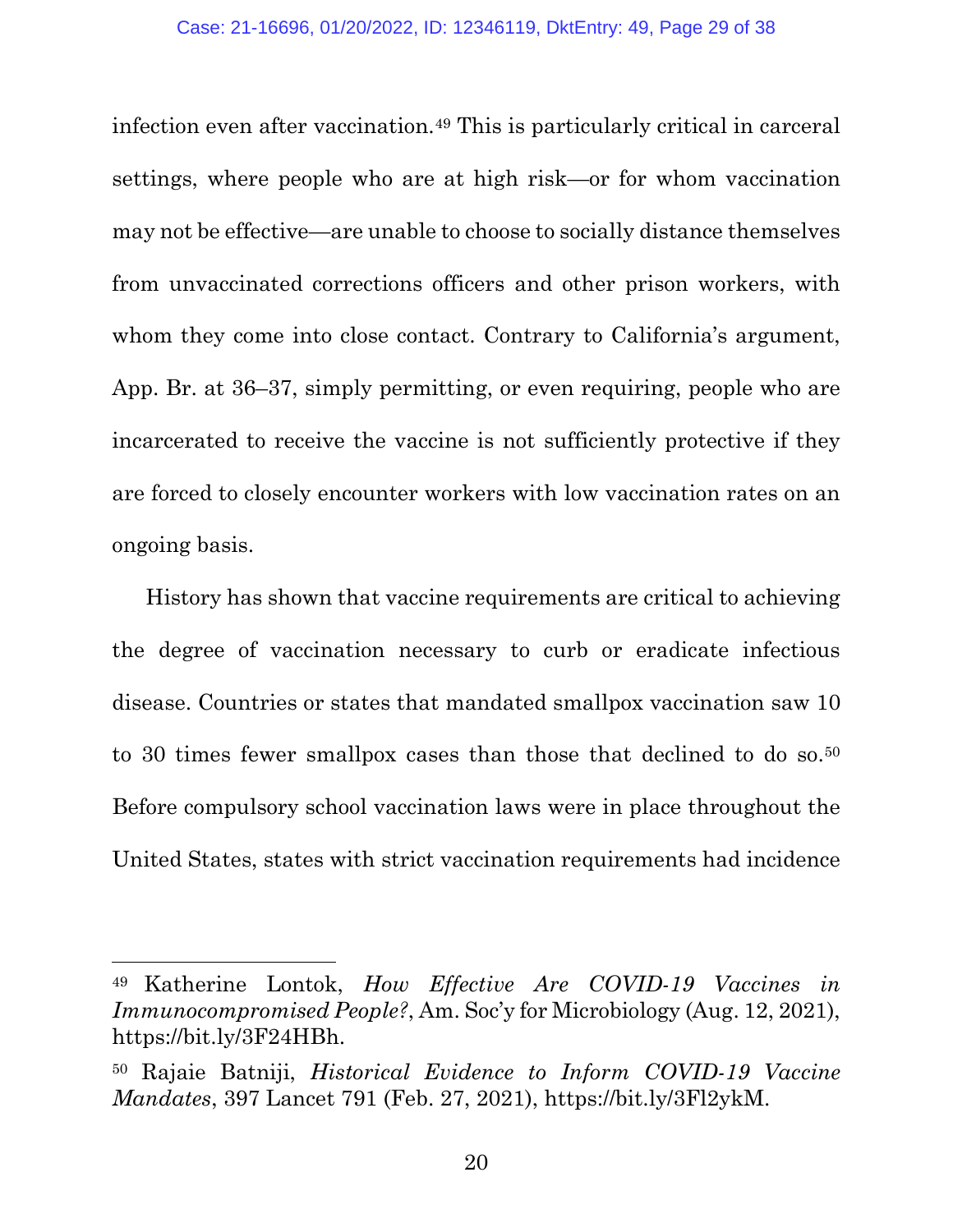rates of measles less than half those of states that did not.<sup>51</sup> But as a result of increased vaccine hesitancy, 2019 saw "the greatest number of [measles] cases reported in the U.S. since 1992."<sup>52</sup> While such outbreaks predominantly affect vaccine-hesitant individuals or their children, they can also harm vaccinated individuals or those too young to receive the vaccine: 13% of measles cases in 2019 were among infants too young to receive the vaccine, and 11% had received one or more shots (but may not have yet received the full regimen).<sup>53</sup>

Like other infectious diseases, COVID-19 spreads in communities with fewer vaccinated individuals, even if they are within or adjacent to communities with a higher proportion of vaccinated individuals. The more people who share a workspace who are vaccinated, the better protected all workers—vaccinated and unvaccinated alike—will be.

<sup>51</sup> Kevin M. Malone & Alan R. Hinman, *Vaccination Mandates: The Public Health Imperative and Individual Rights*, in Law in Public Health Practice 262, 269 (1st ed., 2003), https://bit.ly/3BUviyg.

<sup>52</sup> *Measles Cases and Outbreaks*, CDC (updated Jan. 3, 2022), https://bit.ly/3ffkJ00.

<sup>53</sup> Manisha Patel, et al., *National Update on Measles Cases and Outbreaks—United States, January 1–October 1, 2019*, 68 Morbidity & Mortality Wkly. Rep. 893 (Oct. 11, 2019), https://bit.ly/3qiROOF.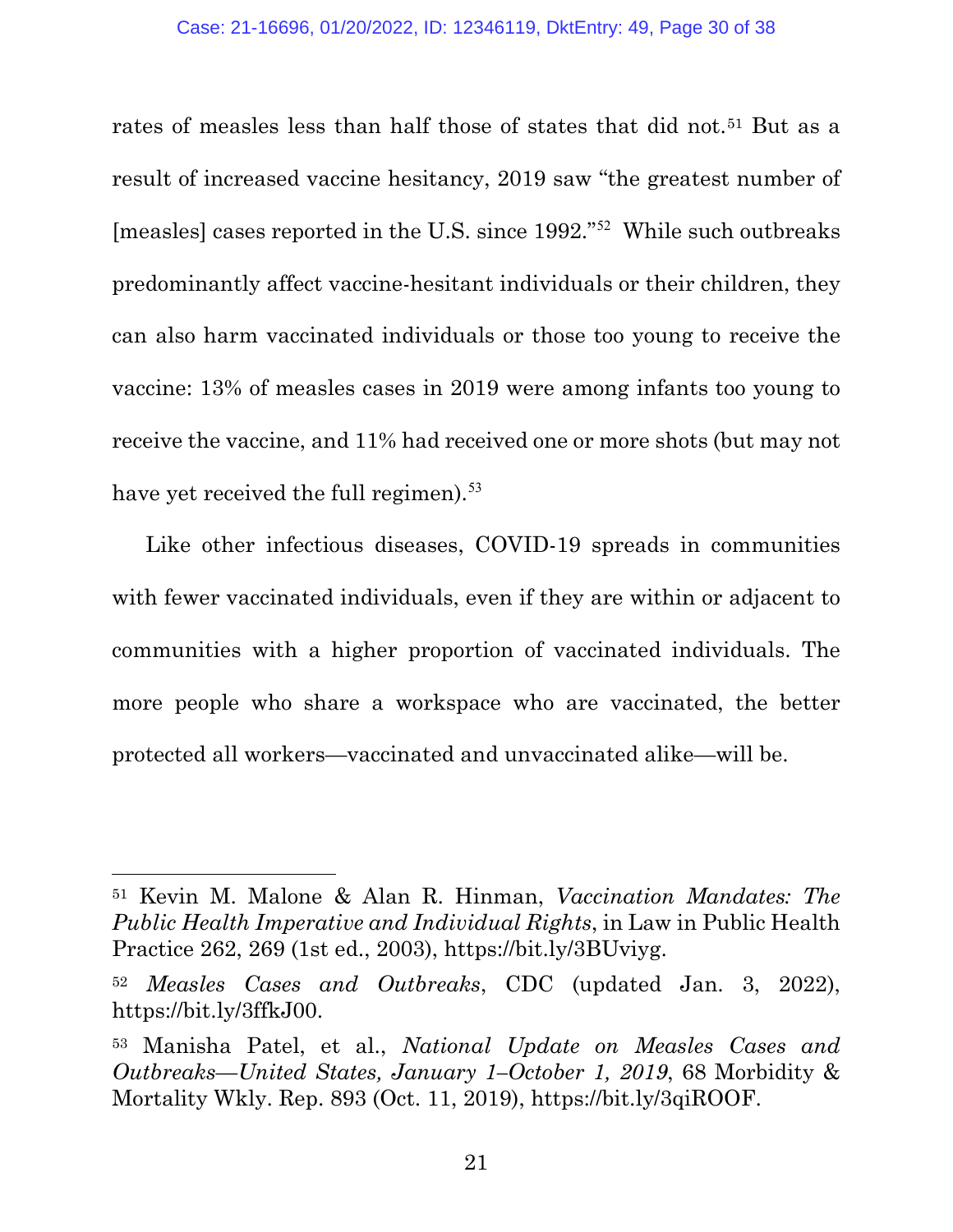California suggests that a vaccine requirement will lead corrections officers to simply quit en masse, resulting in staffing shortages and a less safe environment for people incarcerated. But even if that parade of horribles were to occur—although it has not in the institutions already covered by vaccination requirements, *see* 2-ER-50—California misses the broader point. The high number of COVID-19 infections among corrections officers is *itself* causing a staffing shortage, as the District Court noted, 1-ER-14, one that will not abate until the vaccination rate is sufficiently high. It is the unchecked spread of COVID-19, rather than vaccination requirements, that poses the major risk to staffing levels at carceral facilities and the safety of those residing there.

# **IV. Widespread Vaccination Is the Most Effective Way to Protect People Who Live and Work in Carceral Settings from COVID-19.**

The statistics on COVID-19 vaccine efficacy speak for themselves. No other measure has been shown to reduce the risk of infection, hospitalization, and death to the degree that vaccination does. The science is clear: no arguments against the need for vaccination are medically valid, other than to accommodate a medical contraindication.

22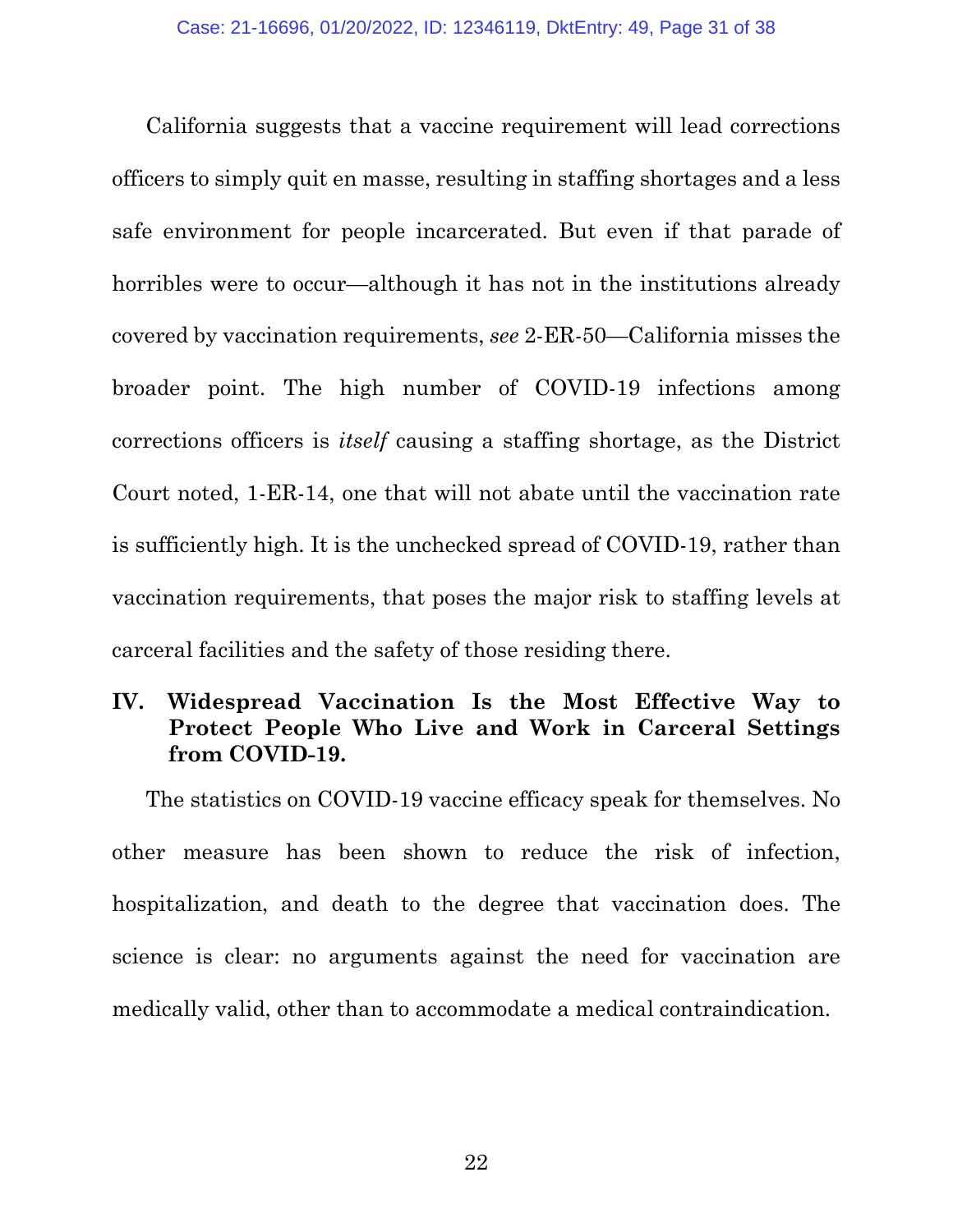Natural immunity—the immunity against SARS-CoV-2 that develops following recovery from infection—is not an adequate substitute for vaccination.54 Infection, unlike vaccination, carries a significant risk of death or serious illness. Moreover, vaccination better protects previously infected people against reinfection. Although research into Omicron is still developing, studies of prior variants have shown that unvaccinated people are at least twice as likely to become reinfected as are vaccinated people.55 And studies show that the COVID-19 vaccines "can be given safely to people with evidence of a prior SARS-CoV-2 infection."<sup>56</sup>

The district court's order appropriately includes all workers in correctional facilities, including those who are unlikely to come into close

<sup>54</sup>*See* Catherine H. Bozio et al., *Laboratory-Confirmed COVID-19 Among Adults Hospitalized with COVID-19-Like Illness with Infection-Induced or mRNA Vaccine-Induced SARS-CoV-2 Immunity — Nine States, January–September 2021*, 70 Morbidity & Mortality Weekly Rep. 1539 (Nov. 5, 2021), https://bit.ly/3kvoBwR (finding 5.49 times higher odds of laboratory-confirmed COVID-19 among previously infected, unvaccinated patients than among fully vaccinated patients).

<sup>55</sup> Alyson M. Cavanaugh et al., *Reduced Risk of Reinfection with SARS-CoV-2 After COVID-19 Vaccination — Kentucky, May–June 2021*, 70 Morbidity & Mortality Weekly Rep. 1081 (Aug. 13, 2021), https://bit.ly/306e4Bg.

<sup>56</sup> *Interim Clinical Considerations for Use of COVID-19 Vaccines Currently Approved or Authorized in the United States*, CDC (last updated Jan. 7, 2022), https://bit.ly/3rwXkNf.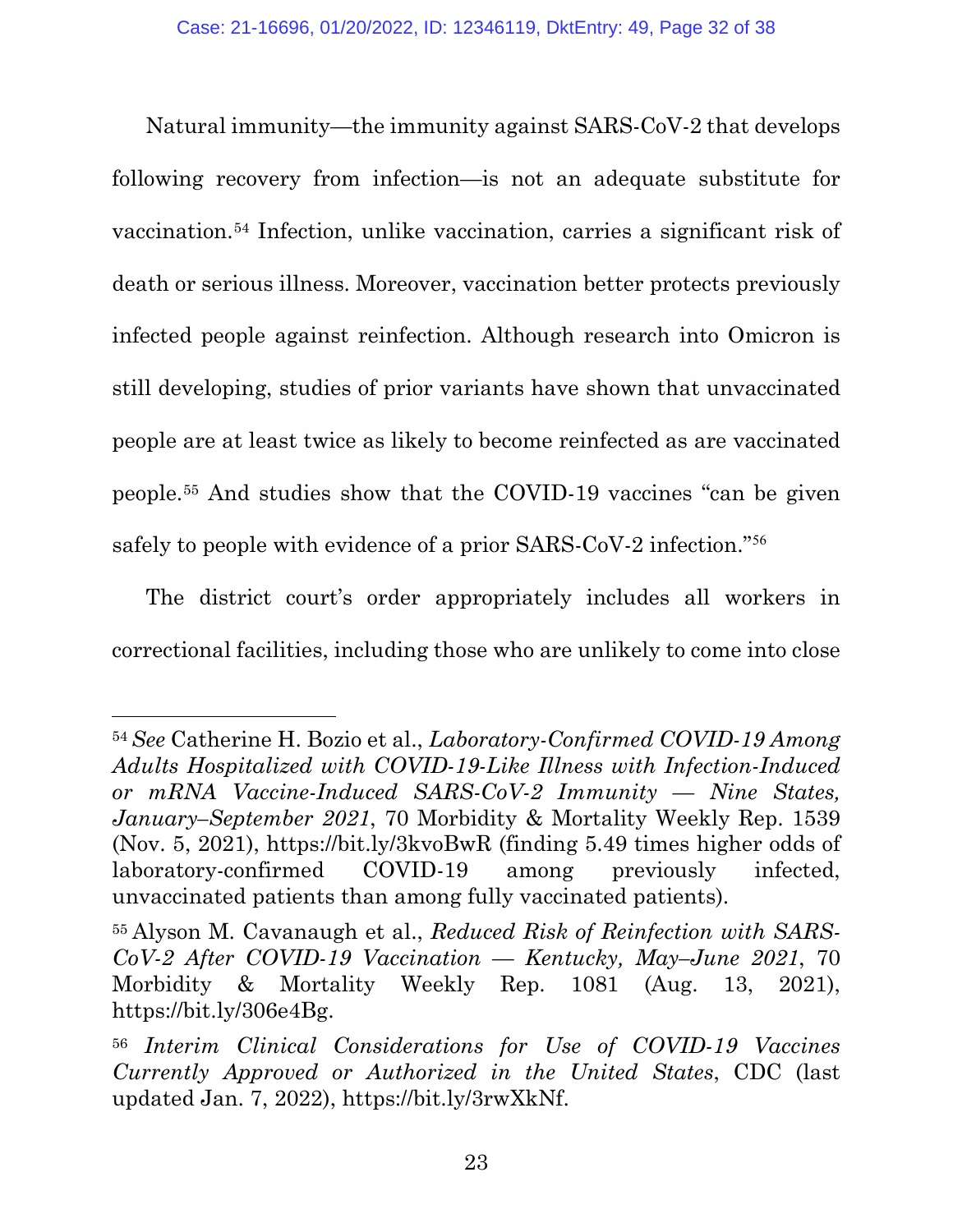contact with people who are incarcerated. California argues that the order is "overbroad" because it includes "workers who are not CDCR employees and those who do not directly interact with incarcerated persons." App. Br. at 35. But the SARS-CoV-2 virus does not distinguish between the technicalities of whether an individual in prison is an employee or a contractor. And even if an individual worker is unlikely to come into contact with incarcerated people himself, he is still in a position to spread COVID-19 to his fellow workers, who may then infect incarcerated people in turn.

Other mitigation measures, such as mask wearing and social distancing, remain important. They do not, however, provide the same level of protection against COVID-19 as vaccination. Although masks can be highly effective at limiting the transmission of SARS-CoV-2 in noncarceral settings, mask mandates appear to be "associated with only a small decline in infections among incarcerated persons."<sup>57</sup> The other elements of a layered prevention strategy are often impossible in carceral settings, where "[a] lack of space in prison inhibits social distancing, cohorting prisoners (i.e., limiting movement in prison to smaller groups

<sup>57</sup> Wallace, *supra* note 18.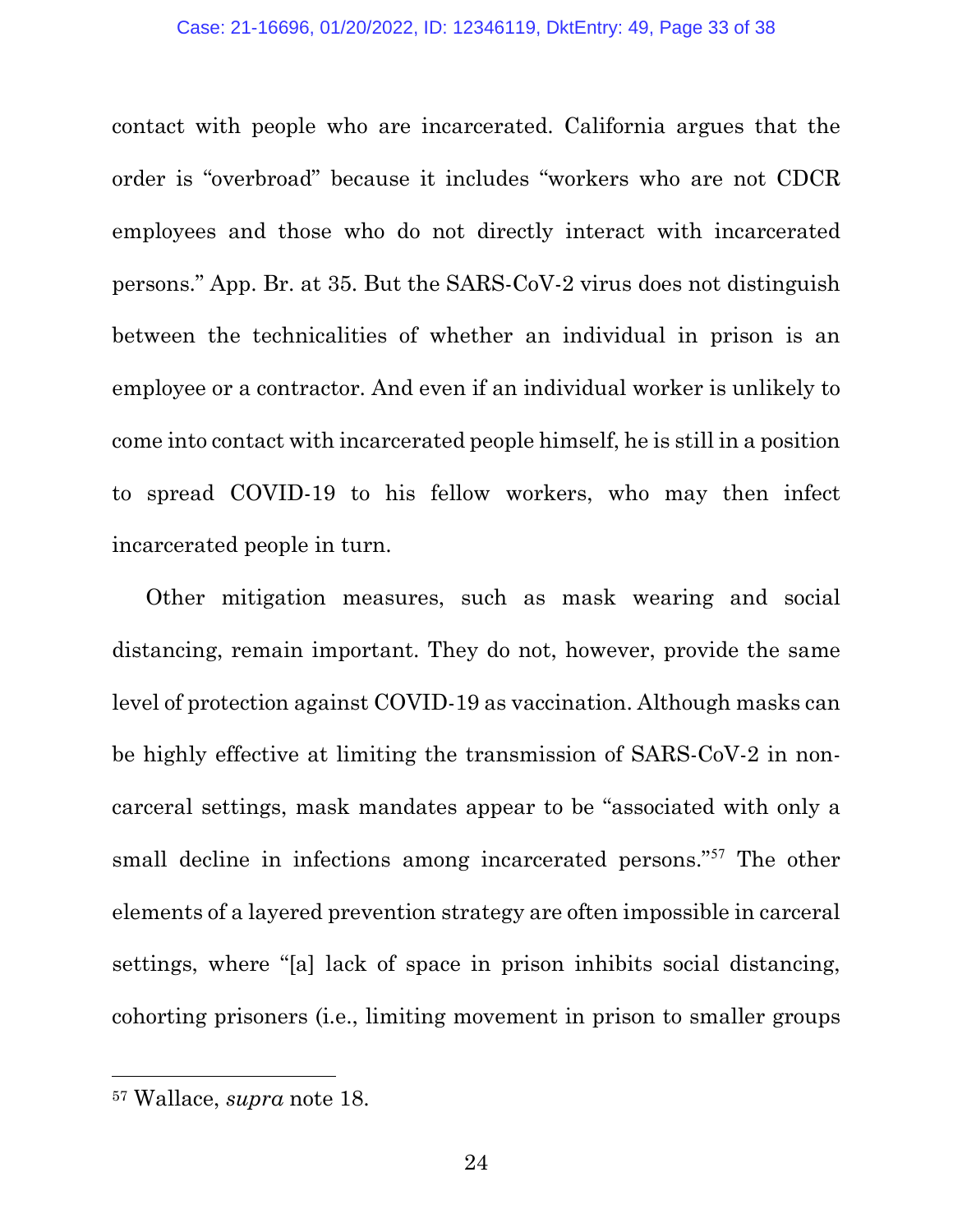of prisoners at a time), creating areas for hand washing or sanitization, and medical isolation."<sup>58</sup> And although testing protects workers better than no requirement at all, it does not rise to the level of protection that widespread uptake of vaccinations would provide. "[I]n short, even with strong infection control policies in place, correctional staff are associated with infection spread within prisons."<sup>59</sup> As the district court found, "Defendants have pointed to no measure or combination of measures that offers the incarcerated population the same level of protection as the vaccine mandates recommended by the Receiver," 1-ER-16, and that factual finding merits deference, *see Brown* v. *Plata*, 563 U.S. 493, 513 (2011).

California is therefore incorrect in its position that these mitigation strategies—absent vaccination—are sufficient. *See* App. Br. at 23. Indeed, California has already demonstrated its belief that masking and testing measures provide an insufficient standard of care in congregate settings, evidenced by the fact that the State has instituted vaccination

<sup>58</sup> *Id.*

<sup>59</sup> *Id.*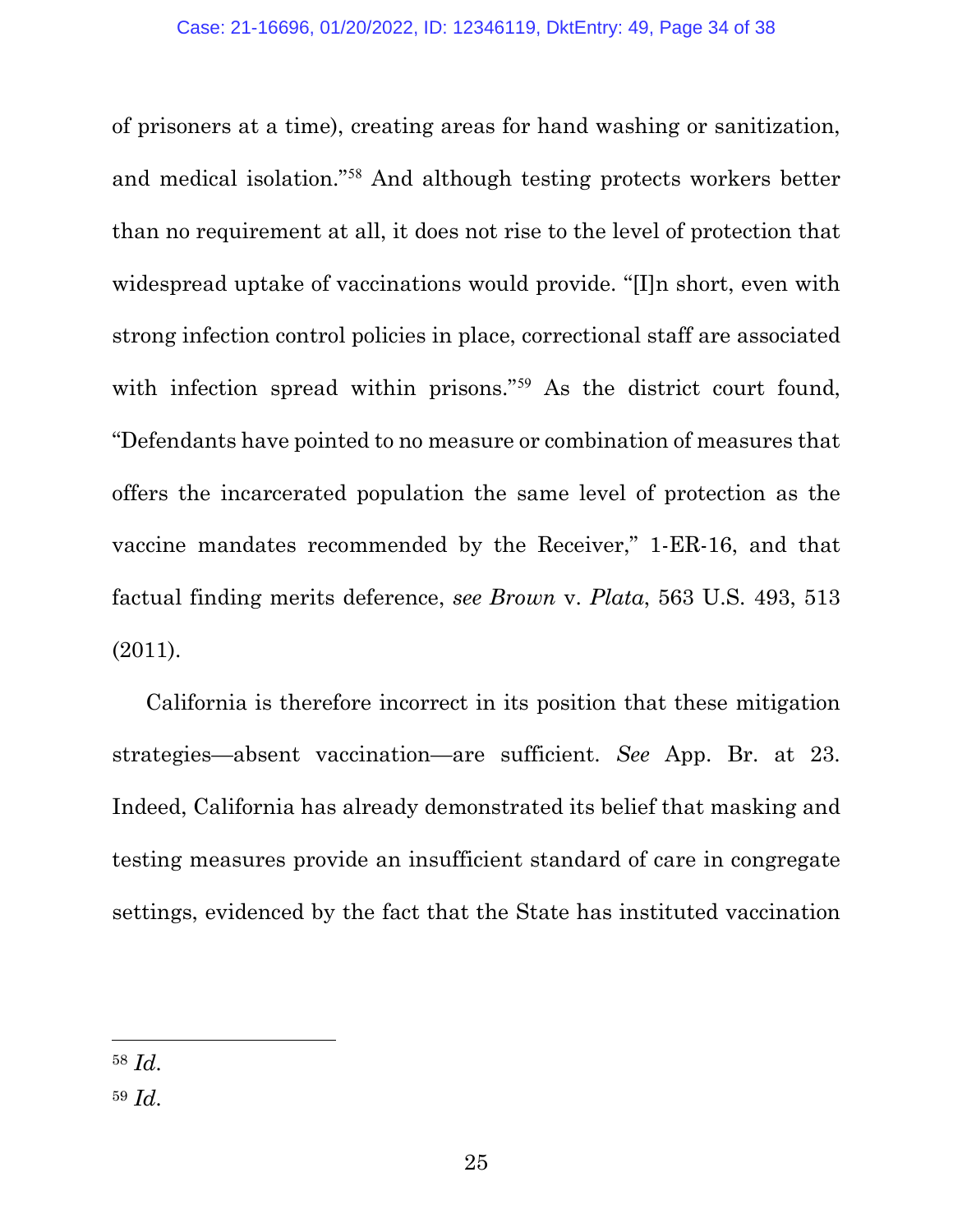mandates for both schoolchildren<sup>60</sup> and healthcare workers, even requiring booster shots for the latter.<sup>61</sup> And although California now argues that it is "overbroad" for the district court's order to encompass prison workers who are not CDCR employees, or who do not come into direct contact with people who are incarcerated, App. Br. at 35, the State vaccination requirement for healthcare workers encompasses both of those categories: non-employees, and workers who do not come into direct contact with patients. <sup>62</sup> California does not offer an explanation for its apparent view that patients in prisons merit a lower standard of care than those in the general population.

Although it is true that, as California argues, "millions of Californians risk contracting COVID-19 from unvaccinated individuals when they report to work, shop for food, or otherwise go about their daily lives," App. Br. at 23, the State fails to recognize a critical distinction: those Californians are choosing to take that risk. Many others—particularly

<sup>60</sup> *California Becomes First State in Nation to Announce COVID-19 Vaccine Requirements for Schools*, Office of Gov. Gavin Newsom (Oct. 1, 2021), https://bit.ly/3qsQHwb.

<sup>61</sup> *State Public Health Officer Order of December 22, 2021*, Cal. Dep't of Public Health (Dec. 22, 2021), https://bit.ly/3HZAWCC. <sup>62</sup> *Id.*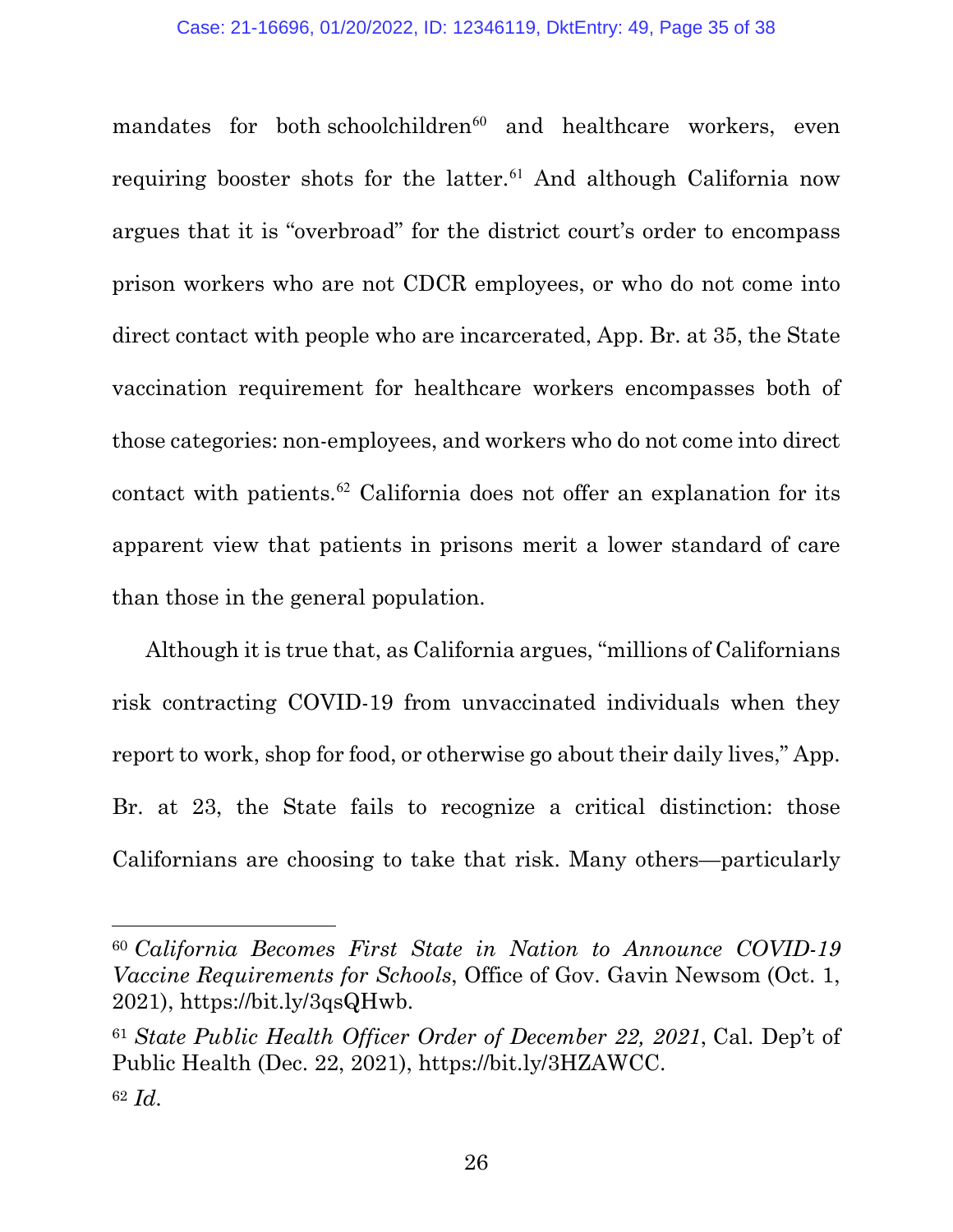those who are immunocompromised or otherwise at high risk for severe complications from infection—have chosen to work remotely and curtail their social interactions. People who are incarcerated do not have the luxury of those choices and should not be forced to encounter unvaccinated individuals in cramped settings that have already been proven to lead to outsized infection rates. Immediate, widespread vaccination of prison workers against COVID-19 is the surest way to protect people who are incarcerated.

#### **CONCLUSION**

For the reasons stated above and in Plaintiffs-Appellees' and Receiver-Appellee's filings, the ACCP urges this Court to affirm the decision below.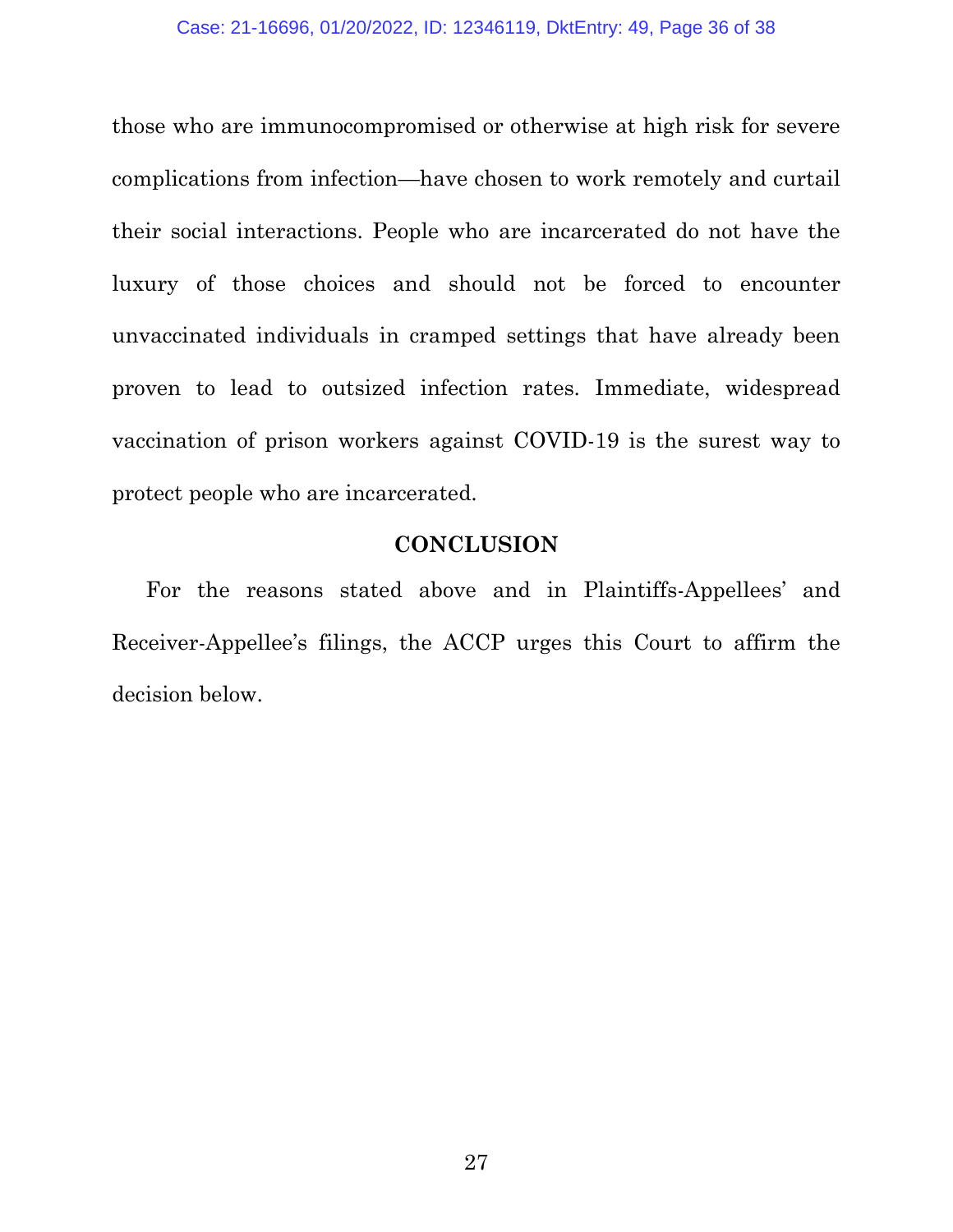Respectfully Submitted,

January 20, 2022 */s/ Jessica Anne Morton*

Jessica Anne Morton Rachel L. Fried Jeffrey B. Dubner JoAnn Kintz DEMOCRACY FORWARD FOUNDATION P.O. Box 34553 Washington, D.C. 20043 Telephone: (202) 448-9090 jmorton@democracyforward.org rfried@democracyforward.org jdubner@democracyforward.org jkintz@democracyforward.org

Counsel for *Amicus Curiae*